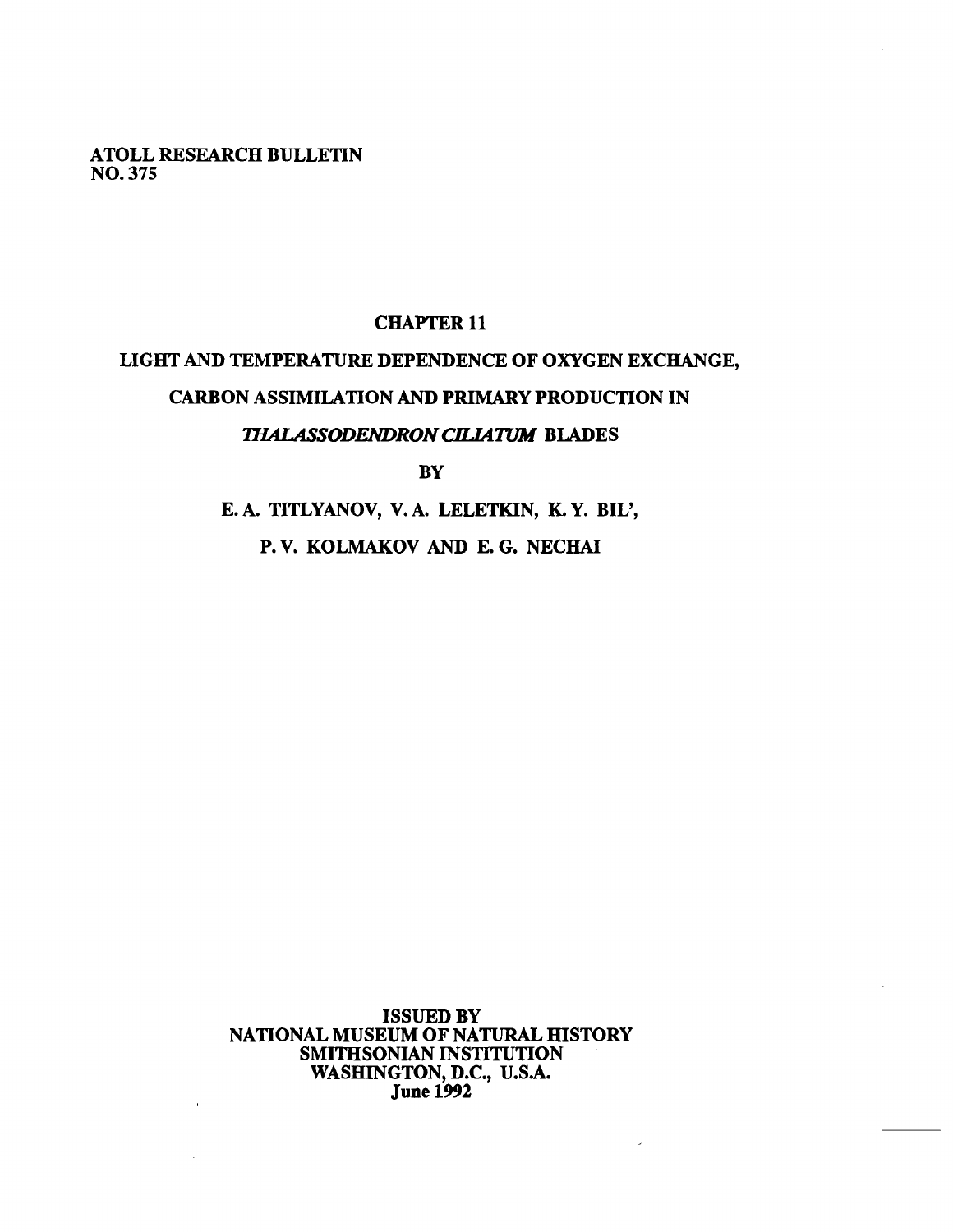#### **CHAPTER 11**

## **LIGHT AND TEMPERATURE DEPENDENCE OF OXYGEN EXCHANGE,**

## **CARBON ASSIMILATION AND PRIMARY PRODUCTION IN**

## **THALASSODENDRON CILIATUM BLADES**

**BY** 

**E.A. Titlyanov<sup>\*</sup>, V.A. Leletkin<sup>\*</sup>, K.Y. Bil<sup>\*\*</sup>, P.V. Kolmakov<sup>\*</sup> and E.G. Nechal<sup>\*</sup>** 

## **INTRODUCTION**

Seagrasses play an important role in coastal ecosystems, serving as a food source and habitat for numerous animals as well as stabilizing sediments and forming biotopes (Stephes 1%8, den Hartog 1970, Bjorndal 1980, Sheridan and Livingston 1983). Despite the low diversity of seagrasses in the world ocean (only **50** species, Lakshman 1985, Dawes 1987), they can be found in all geographical zones occupying depths from 0 to **40** m. **Seagrasses** are especially abundant near river estuaries and reef lagoons where they are often the dominant autotrophic producers. For example, the standing crop of *Thalassia testudinum* in Bear Cut produces 2750 g dry wt-m<sup>-2</sup> a year (Jones 1968) and *T*. *testudinum* from Boca Ciega Bay, Florida, 1198 g dry wt $\mathrm{m}^2$  (Taylor and Saloman 1968).

*Thalassodendron ciliatum* (Fbrsk) den Hartog also displays high productivity: up to 2 kg  $~\text{C} \cdot \text{m}^{-2}$  yr<sup>-1</sup> (Harves 1982, Aleem 1984, Thorhaug 1986). In favorable seasons, the growth rate of some species can be very high and the rate of blade elongation can reach  $1 - 1.5$  cm day<sup>-1</sup> (Greenway 1974, Johnstone 1979). The blade growth of *Halodule wrightii* Ascherson from the Indian River, Florida, during the spring is 11% per day (Virnstein 1982).

Physiological studies have been widely conducted on the production capacities of separate plants, associations of seagrasses and their epiphytes and the effects of environmental factors on photosynthesis, growth and development (Backman and Barilotti 1976, McRoy and McMillan 1977, Weigert 1979, Harlin 1980, Montfrans et al. 1984, Dennison and Alberte 1982, 1985). *Zostera marina* and *Thalassia testudinum* are the most widely studied of all seagrasses. In a number of investigations, seagrasses were successfully cultivated (Lakshmanan 1985, Thorhaug 1986).

The goal of this work was to study the light dependence of oxygen evolution and carbon assimilation during photosynthesis, as well as the temperature dependence of oxygen exchange in *Thalassodendron ciliatum* blades from **0-33** m in depth. Using the data obtained, net primary production of the seagrass **was** calculated for both clear and turbid waters of the Seychelles Islands.

Institute of Marine Biology, Far East Branch, USSR Academy of Sciences, Vladivostok, 690032, USSR

<sup>\*\*</sup> Institute of Soil and Photosynthesis, USSR Academy of Sciences, Puschino-on-Oka, 142292, USSR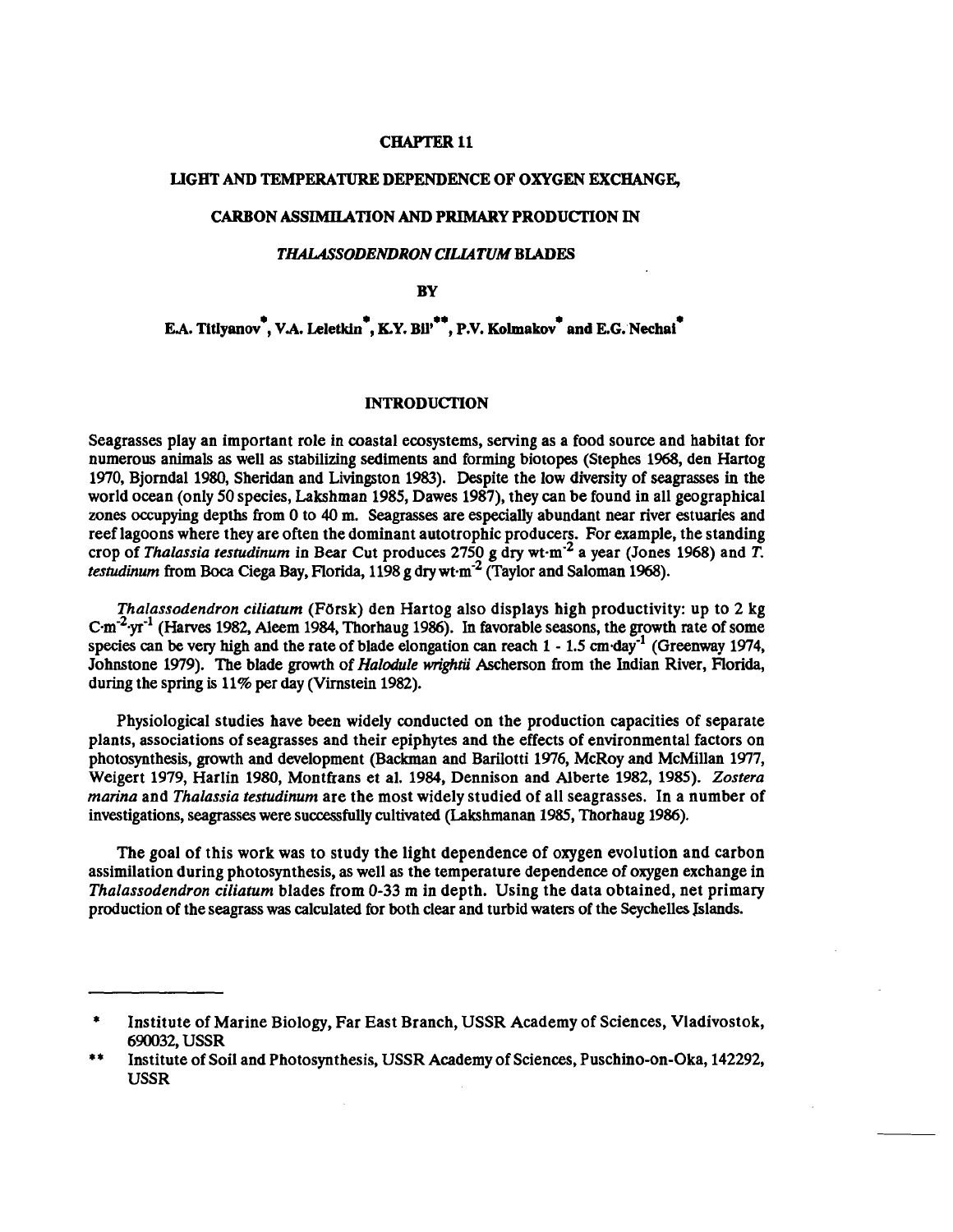#### **MATERIALS AND METHODS**

The study was carried out during the expedition of the **R/V** Akademik **A,** Nesmevanov to the Seychelles Islands during January - March 1989. The seagrass *Thalassodendron ciIiaturn* (Fdrsk) den Hartog which grew in abundance on Cöetivy, Farquhar, Aldabra and Desroches Islands at depths of 0-37 m was chosen as the subject for study. Cöetivy Island was especially convenient for a comparative study since vast growths of **T.** *ciliaturn* occurred there at all depths to 37 m, both on the inside of the lagoon and on the outer reef slope.

We studied young, mature and old blades of the leaf cluster. The leaf cluster of *Thalassodendron ciliaturn* can be subdivided into two equal portions which are mirror images of each other. The young blades included the 1st and 2nd blades of every half of a given leaf cluster, the 3rd and 4th blades were referred to as mature blades, and the 5th blade was designated as an old blade.

Daily photosynthetic production was calculated on the basis of measurements of light and temperature dependence of oxygen exchange of *Thalassodendron ciliatum* blades and their comparison with values of habitat illumination and temperature at 0,2,15, and 33 m depths (Kinsey 1985). Light curves of  $O<sub>2</sub>$  evolution by fragments of T. *ciliatum* blades at different temperatures (from 10" to 40°C) were measured in the laboratory by an open platinum electrode (Leletkin 1978). A halogen lamp with a capacity of 1 kW was used as a light source. Photosynthetically active radiation was isolated by glass light filters. Required illumination was established with the help of neutral glass light filters. In order to evaluate illumination, produced by the halogen lamp in the PAR region in a quantum flux density, the ratio 1 W·m<sup>-2</sup> = 5  $\mu \vec{E}$ ·m<sup>-2</sup>·s<sup>-1</sup> was used (McCree 1972).

The rate of oxygen evolution was measured as the difference between electrode records in the light and in the dark. The gross photosynthetic rate at saturation intensity of natural light was determined in those (and neighboring) blades in which the net photosynthesis ( $P_{net}$ ) and dark respiration (R) had been measured by the Winkler method (Propp et al. 1982, Littler and Arnold 1985). Gross photosynthesis was then calculated at any point of a light curve by the formula:

$$
P_i = P_{\text{max}} A_i
$$
  
A<sub>max</sub>

where P<sub>i</sub> is the gross photosynthetic rate, in ml O<sub>2</sub>·g dry wt<sup>-1</sup>·h<sup>-1</sup>; P<sub>max</sub> is the gross photosynthesis rate at saturating light intensity determined by the Winkler method  $(\overline{P}_{net}^++R)$ , in ml  $O_2$ .g dry wt<sup>-1</sup>.h<sup>-</sup> <sup>1</sup>; A<sub>i</sub> is the gross photosynthetic rate, in  $\mu$ A of current; and A<sub>max</sub> is the gross photosynthesis rate at saturating light intensity, in  $\mu$ A of current.

The radioactive method of measurement of light dependence of carbon assimilation is described in Chapter 9 of the present collection (Titlyanov et al. 1992). The radiocarbon method was used to measure the rate of net photosynthesis of macrophytes at different light intensities (Kolmakov and Tarankova 1978, Jensen et al. 1985).

#### **RESULTS**

Light curves of net photosynthesis (P<sub>s</sub> vs. I) of the 2nd and 5th blades of *Thalassodendron ciliatum* from different depths measured at various water temperatures are presented at Figures 1 and 2. The shape of the curves is characterized by the following parameters: light intensity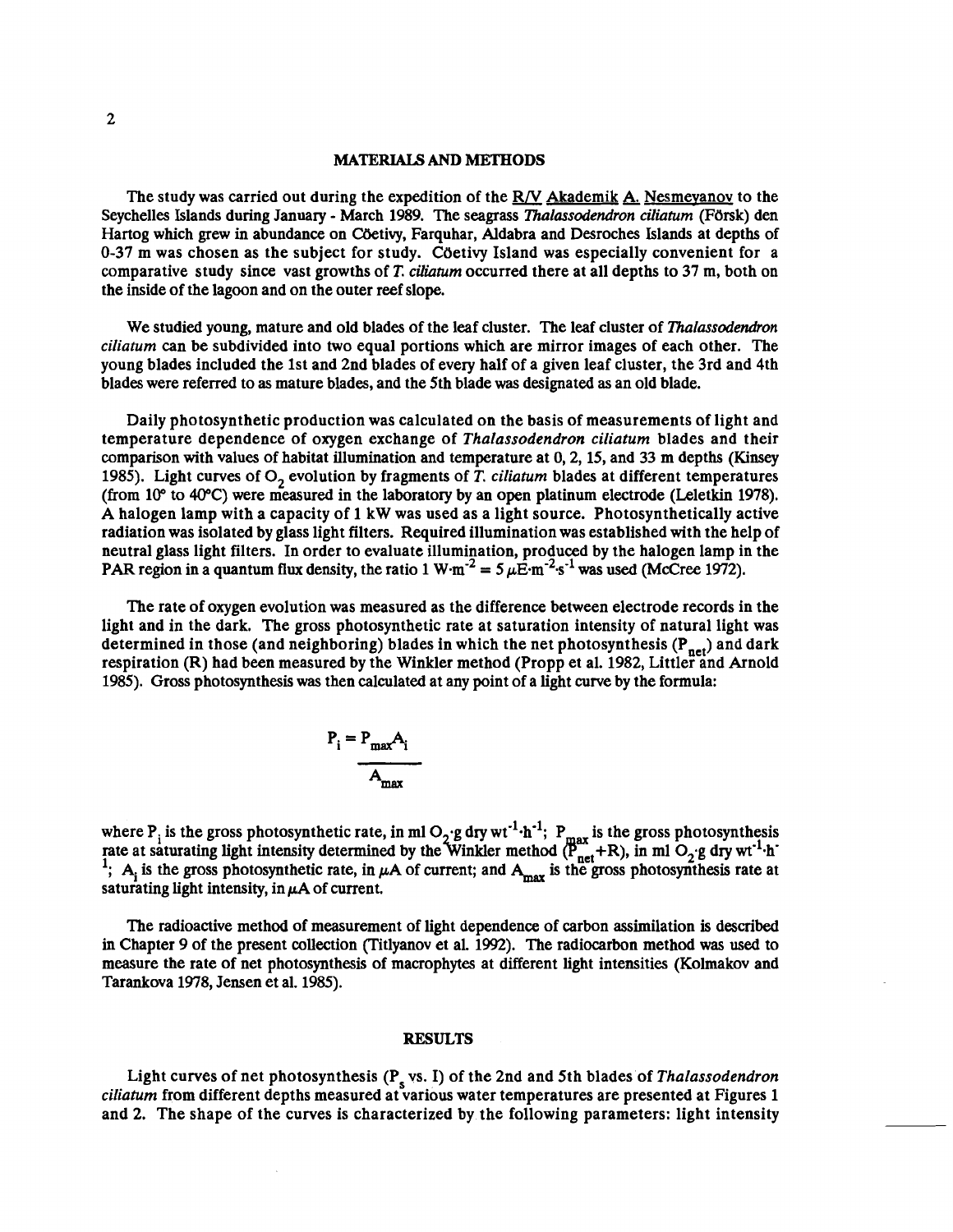corresponding to compensating point of photosynthesis  $(I_c)$ , half-saturation  $(I_{\gamma_2})$  and saturation of photosynthesis  $(I_k)$ , tangent of inclination of depths the initial section of the light curve (tga), maximal rates of net photosynthesis (PneVmax) and dark respiration (R). **T.** *ciliaturn* is characterized by low levels of  $I_k$  (30-50  $\mu$ E·m<sup>-2</sup>·s<sup>-1</sup>). And accordingly 0.5 P<sub>max</sub> level is also reached at relatively low  $\frac{1}{2^2}$  is 1<br> $\frac{2^5}{2^5}$ densities of incident flow ( $I_{1/2}$  is from 5 to 25  $\mu$ E·m<sup>-2</sup>·s<sup>-1</sup>, whereas compensation of respiration ( $I_{c}$ ) requires less than 5  $\mu$ E·m<sup>-2</sup>·s<sup>-1</sup> of illumination. The steepness of the initial section (tga) of the photosynthetic light curve is from 30 to 65  $\mu$ l O<sub>2</sub>·g<sup>-1</sup> fresh wt·h<sup>-1</sup> $\mu$ E<sup>-1</sup>·m<sup>-2</sup>·s<sup>-1</sup> at *in situ* tempe Differences between young and old blades are displayed by an increase of the  $I<sub>k</sub>$  level in the 5th blade for plants dwelling deeper than 1 m (Figs. 1 and 2). In old blades, the steepness of the initial section of a light curve  $(tg\alpha)$  also decreases. Light intensity which corresponds to the compensation point does not depend upon blade age.

The shape of the light vs. photosynthesis curves depends upon water temperature. In the majority of the experiments, photosynthetic rates on both the plateau region (P<sub>max</sub>) and the linear section of the light curve ( $\alpha$ ) increase with the rise of water temperature from 10 to 30°C. Further increases in water temperature up to 40°C lead to a decrease of both these values. In plants collected from 15 to 33 m and incubated in 40°C water, photosynthesis was not saturated  $(I_L)$  even at 200  $\mu$ E·m<sup>-2</sup>·s<sup>-1</sup>. Extremely low temperatures (10°C) caused irregular responses of the parameters I<sub>t</sub> and  $I_{c}$ .

Maximal net photosynthesis and respiration at the natural temperature of a plant habitat (27- 28°C) are shown in Table 1. Both in young and old blades, net photosynthesis gradually increases while moving form the surface to 15 m in depth (1.5 and 1.8 times in the 2nd and 5th blades, respectively) and continuously decreases at further submergence down to 33 m (on the average by a factor of 1.4). The Pnet/max level of young blades was at all depths 1.5 times higher than in old ones and at 33 m - 1.2 times higher. The respiration rates of the blades decrease with depth. The 5th blade has lower R values at all depths in comparison with the 2nd one (1.8 times at the surface and only 1.5 times at 33 m). The ratio of net photosynthesis to respiration is typical for marine macroflora: 2-4 (Burris 1977, Titlyanov 1983). This parameter nearly doubles during the first 2 m in depth and then does not change substantially.

Plants from 15 m in depth showed the greatest potential photosynthetic activity, but it is unknown if higher capacities of deep water plants are realized in *situ.* 

Values of daily net production calculated at different depths, depending on water clarity, are presented in Figure 3. Production is calculated for a day with average PAR values (10-20  $\mu$ E·m<sup>-2</sup>·s<sup>-1</sup> in the afternoon) in the period from 15-30 January 1989, near Coetivy and Farquhar Islands. Photon flux density at various depths was calculated proceeding from spectral curves of penetration of a 1 m deep layer of different clearness (1-111 ocean and 3 coastal types of water, Jerlov 1976). Waters of type I do not occur in the region of the Seychelles, they are taken as a case of maximal possible photosynthetic activity of plants at great depths. To evaluate the intensity of  $O<sub>2</sub>$  evolution, the ratio mg  $O_2 = 0.3$  mg C was used (McRoy and McMillan 1977).

Net production of *Thalassodendron ciliatum* blades changes with depth in the following way (Fig. 3). In the intertidal zone, young and old blades can accumulate 1.35 and 0.82 mg·C·g<sup>-1</sup> fresh wt, respectively during 24 h. At 1-2 m in depth, the carbon assimilation capacity increases in young blades 2.3 times, in old blades - 2.1 times (Table 1). At the first several meters of depth, daily net production exactly follows the increase of PneVmax, which indicates that plants dwelling there reach their peak photosynthetic capacities. At 15 m in depth, in the clearest waters (type I ocean) production of a young blade is essentially the same as at 2 m (3.3 mg C·g<sup>-1</sup> fresh wt·24 h<sup>-1</sup>), but old blade production increases up to 2.5 mg·C·g<sup>-1</sup> fresh wt·24 h<sup>-1</sup>. At 33 m in depth, production of both young and old blades drops to 2.3 and 1.9 mg $\cdot$ C $\cdot$ g<sup>-1</sup> fresh wt $\cdot$ 24 h<sup>-1</sup>, respectively, in accordance with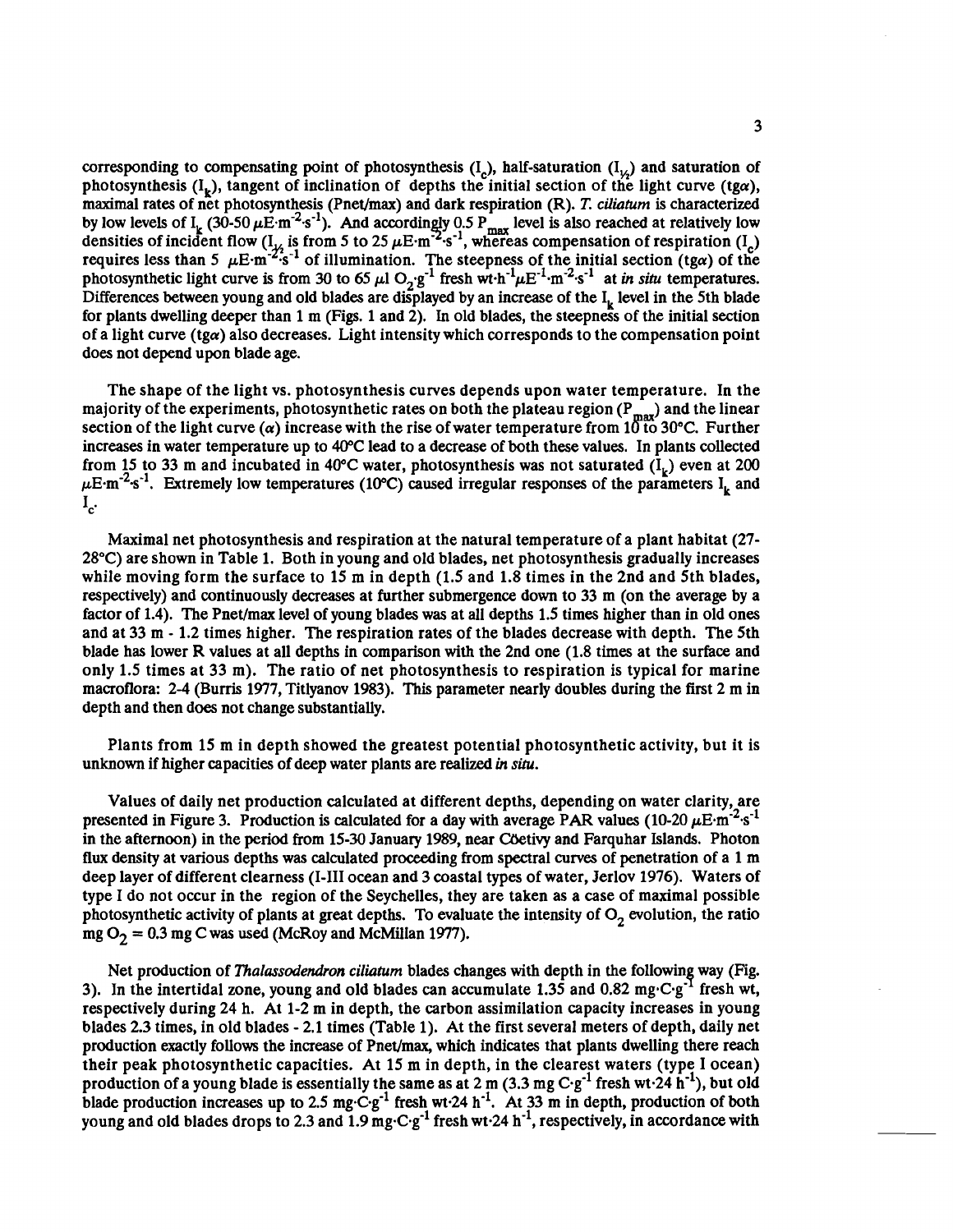Pnetlmax changes (Table 1). Thus, in the clearest waters, maximal photosynthetic capacities of **T.**  *cilhaturn* blades are reached at all depths and maximal production takes place at about 15 m. Even at 33 m in depth, the 24 h carbon balance is positive.

However, waters in the natural habitat show clarity values only between I1 ocean and 3 coastal types depending on meteorological conditions (Novozhilov et al. 1989). This means that a 10-fold drop of incident surface PAR occurs not at 100 m (as in the type I waters) but at 30, 15 and 8 m depths for waters of II, III ocean and 3 coastal types, respectively (Jerlov 1976). At depths of more than 2 m, production also changes depending on water type. In type I1 ocean waters, *Thalassodendron ciliaturn* production at 15 m is lower than at shallower depths (Fig. 3). At 33 m in depth, production of the 2nd and 5th blades is approximately the same. In the most turbid waters of the 3 coastal type, production of young and old blades from 15 m in depth is only 33% and 50% of the maximum possible, and beginning from 26 m the carbon balance becomes negative. **Thus,** at 15 m in depth under natural conditions of illumination, the photosynthetic capacities of 1 g of young blade reaches 30-80% of the calculated maximal productivity, and 1 g of an old one - 20-70%. At 33 m in depth, these values for the 2nd and 5th blades range, respectively, from 0 to 80% and from 0 to 85%. The optimal depth for maximal primary production is about 2 m, where photosynthetic capacities of plants are actually reached. Positive 24 h balance of carbon determines the lower limit of *T. ciliaturn* growth at 25-40 m which conforms to the ecological data obtained during our expedition (Ch. 5, Gutnik et al. 1992).

Temperature dependence of oxygen exchange in seagrass blades. Temperature is an important environmental factor affecting primary production of marine plants in tropical waters. On the islands studied, intertidal pools can be warmed up to 40°C and even higher during a day, and during rains they can be cooled to 20°C. On the other hand, deep water plants can be periodically cooled (to 20-15°C) due to up-welling (Novozhilov et al. 1989).

The temperature dependence of net photosynthesis for *Thalassodendron ciliaturn* blades from various depths (Figs. 4 and 5) shows a maximum between 25-32°C and is not dependent on blade age or depth. Variations in the maximum levels were mainly correlated with the light intensity at which the temperature dependence **was** registered. For example, in plants from 15 m in depth exposed to low light ( $\alpha$  section of the light curve), the maximal rate of  $O_2$  evolution occurred at 28°C for young blades and at  $25^{\circ}$ C for old blades, whereas at light saturation,  $32^{\circ}$ C was required to reach the maximum. The greatest differences between plants were correlated with their sensitivity to temperature changes, which can be characterized by the coefficient  $Q_{10}$ -APAT.P<sub>max</sub>, where AP = the change of net photosynthesis rate in the interval  $\angle T = 10^{\circ}$ C; P<sub>mex</sub> = net photosynthetic rate in the maximum of the temperature curve. Values of this parameter for  $O_2$  evolution rate at light saturation with reference to blade age and habitat depth are given in Table 2. A 10 $\degree$  C drop in temperature from optimal causes a similar decrease in the photosynthesis rate in both young and old blades, which is more pronounced (up to 60%) in plants from 2 and 33 m depths and minimal in plants from the surface (37%). A 10" temperature increase above optimal also causes a decrease of net photosynthesis, but differs between the 2nd and 5th blades and is minimal for shallow water plants. Variations of  $Q_{10}$  are interesting since they suggest a greater resistance of photosynthesis to temperature fluctuations in plants from the intertidal zone where such fluctuations are the most frequent.

The dark respiration rate increases up to  $40^{\circ}$ C, with growth in all the samples except plants from 2 m in depth (Figs. 4 and 5). Respiration of these plants is maximum at temperatures corresponding to the photosynthetic optimum. At the extremes of the temperature intervals, rates of  $O<sub>2</sub>$  uptake differ as much as 4-6 times.

Light dependence of carbon assimilation in seagrass blades  $(P_s vs. I)$ . The carbon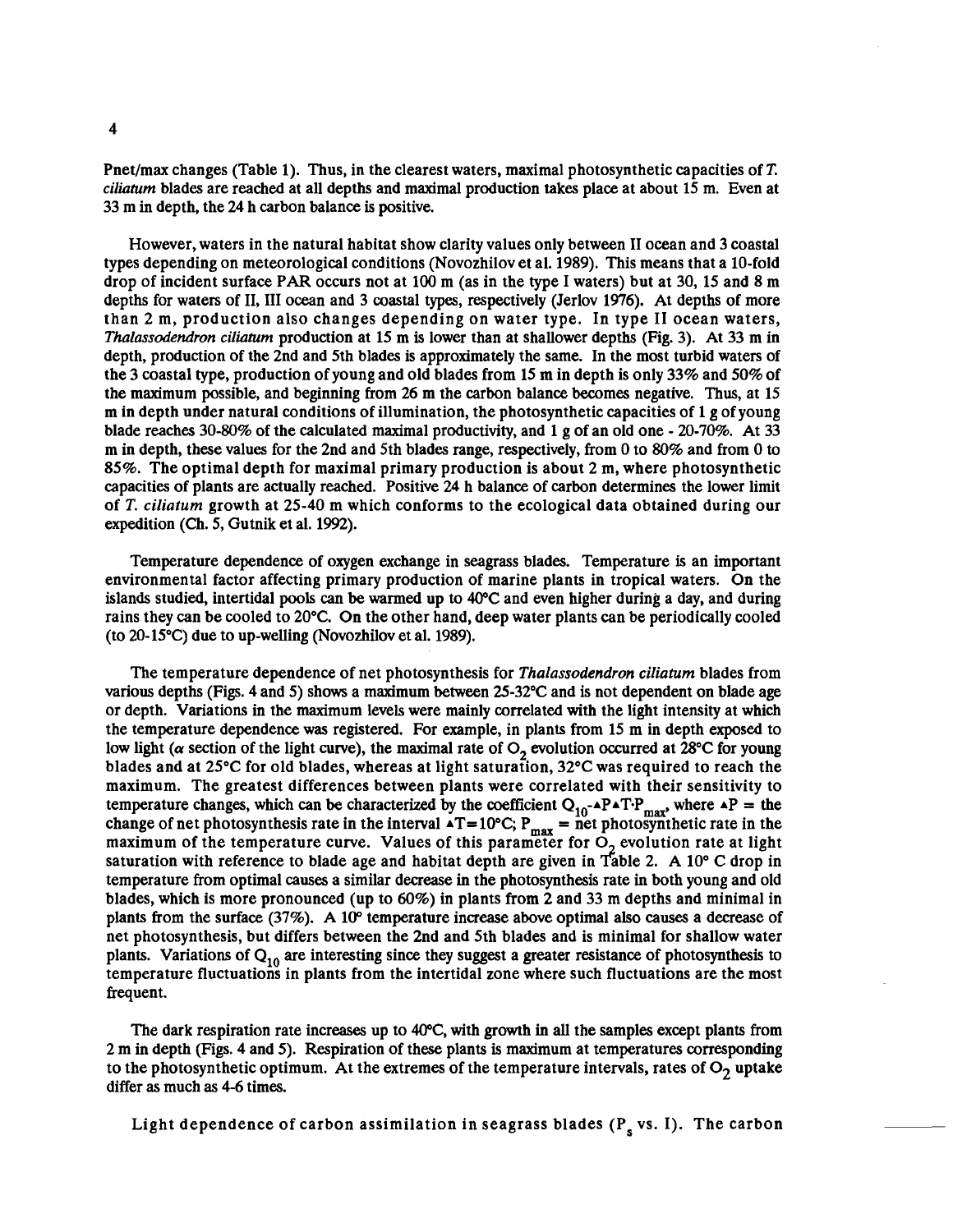photoassimiliation rate was studied with reference to light intensity in *Thalassodendron ciliaturn*  from various depths during different times of the day in order to determine the daily dynamics of photosynthesis in middle aged blades (3rd and 4th, Fig. 6). For these experiments, plants from various depths were put in aqauria shaded by white cloth to establish illumination conditions close to those in the natural habitats. During 1-3 days of adaptation, the light dependence of photosynthesis was determined during the morning, afternoon and evening hours.

Daily fluctuations in the carbon photoassimilation rate were approximately the same in plants from different depths. The photosynthetic rate at saturating light intensity  $(P_{max})$  increased during the first half of the day and dropped during the afternoon. The maximal rate  $(P_{\text{max}}^{\text{max}})$  was observed at 1300 in blades from 0-26 m in depth, with 7 to 8.5 mg  $CO_2$  g dry wt<sup>-1</sup> $\cdot$ h<sup>-1</sup> $\cdot$ P<sub>max</sub> in plants from 33 m in depth was only half this value.

In plants from 0, 2-3 and 5 m depths, the initial slope of the light curve  $\alpha$  decreased from morning to evening hours, i.e., the efficiency of utilization of low light declined. Clear day changes of this parameter were not recorded for plants from 11,26 and 33 m depths. A light curve plateau **was** not found in all the experiments (1300 h, 2-3 m depth; 0800 h, 11 m depth). There were no clear patterns in the daily fluctuations of the light level at which photosynthetic light saturation  $(I_{\nu})$ occurred. In the majority of cases, light saturation of  $CO<sub>2</sub>$  assimilation occurred at relatively low PAR intensities: between 50 and  $100 \mu E \cdot m^{-2} s^{-1}$ . Photosynthetic inhibition by light fluxes of more than 240  $\mu$ E·m<sup>-2</sup>·s<sup>-1</sup> took place during morning hours in plants from 0, 5 and 33 m, in the afternoon from 5 and 33 m and in the evening - from 0.5,2-3, 11,26 and 33 m. The middle-aged blades displayed daily variations in the carbon assimilation rate  $(P_{max})$ , as did young (2nd) and old (5th) blades of plants taken from both intertidal pools  $(0.5 \text{ m depth})$  and from the subtidal zone  $(2 \text{ m in})$ depth).

The amplitude of daily fluctuations of P<sub>max</sub> was greater in intertidal plants than in plants from 2 m in depth. The greatest difference of  $P_{\text{max}}$  between the afternoon and evening hours (4.5 mg CO<sub>21</sub>) dry wt<sup>-1</sup><sup>-</sup>h<sup>-1</sup>) was recorded in old blades of *Thalassodendron ciliatum* inhabiting intertidal pools.

On the basis of the light curves presented at Figure 6 and additional measurements, the potential net production per day for plants taken from all depths (0 to 33 m) **was** calculated (Fig. 7). Primary net production was calculated by the method of graphic summation (Nichiporovich 1956), i.e., potential photosynthetic production  $P_{max}$  for each daylight hour (from 0800 to 1700 h) was summarized. The maximum potential net production occurs in plants from the middle depths (from 6 to 23 m), and the minimum one - to intertidal and deep water (33 m) plants.

#### **DISCUSSION**

The light curves of net photosynthesis of *Thalassodendron ciliaturn* blades are close in general shape to those of other seagrass species (Buesa 1974, Dennison 1985). However, *T. ciliaturn* shows very early saturation of photosynthesis  $(I_k = 30{\text -}50\,\mu\text{E}\cdot\text{m}^{-2}\,\text{s}^{-1})$  in comparison with *Zostera marina*  $(65-120 \ \mu \text{E} \cdot \text{m}^{-2} \cdot \text{s}^{-1}$ , Dennison and Alberte 1985) or *Thalassia testudinum* (about 170  $\mu \text{E} \cdot \text{m}^{-2} \cdot \text{s}^{-1}$ , Buesa 1974, King and Schramm 1976).

The rates of Pnet/max and R rates are close to those of other species of seagrasses (Jones 1968, Buesa 1974, Hefferman and Gibson 1983). Fluctuations of these parameters for *Thalassodendron ciliatum* are similar to those reported earlier for macrophytes (Ramus et al. 1976, 1977).

Light curves of carbon assimilation differ from those of oxygen evolution mostly due to the  $I_k$ index which is shifted towards greater light intensities in the light curves of carbon assimilation. **This**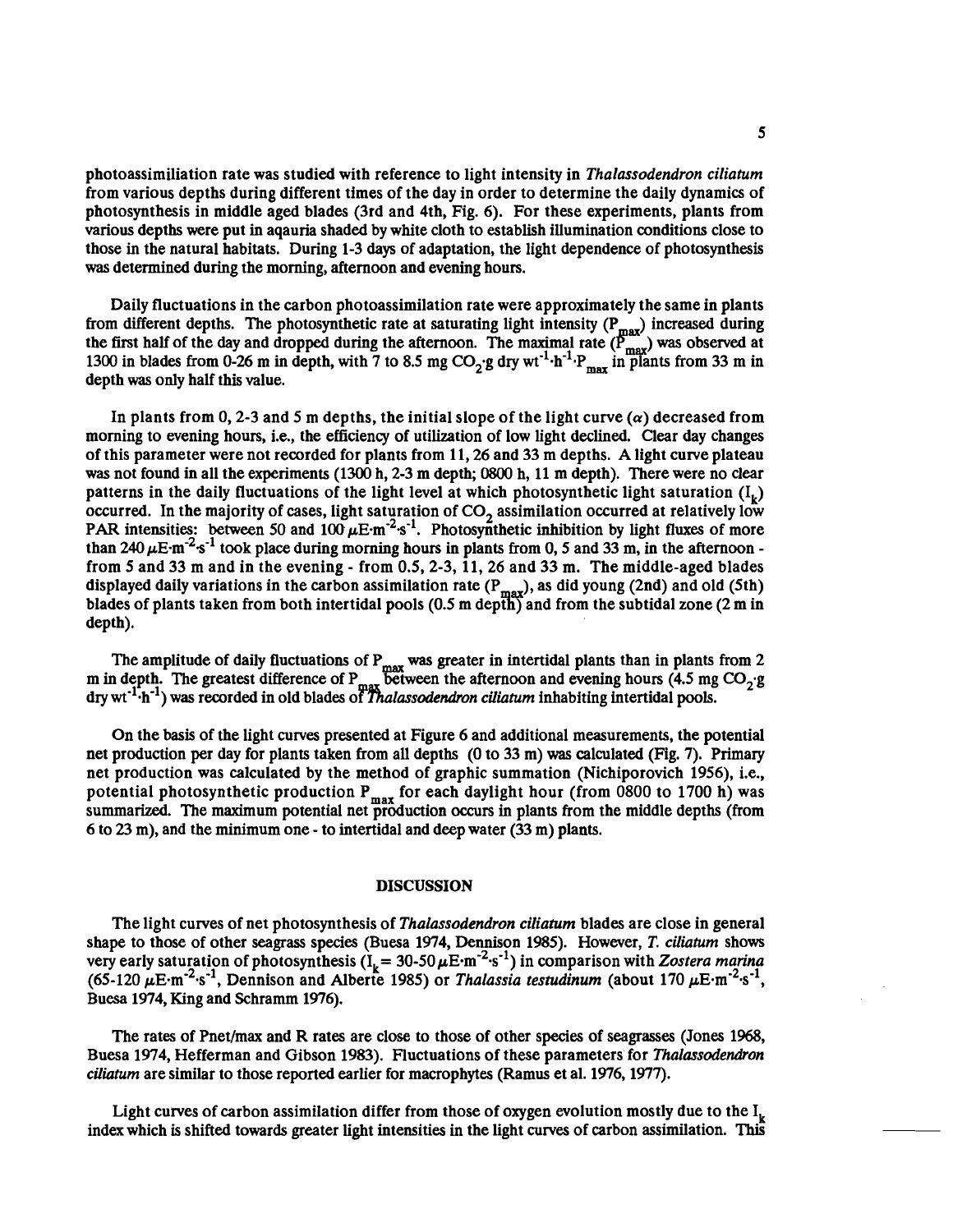shift can be explained by difference in the method of light curve determination. Changes of functional indices of light curves of  $O_2$  evolution and  $CO_2$  uptake connected with habitat depth are 6<br>shift can be explained by difference in the method of light curve determination. Changes of<br>functional indices of light curves of  $O_2$  evolution and  $CO_2$  uptake connected with habitat depth are<br>close to each other. Th water plants. There are tendencies in the increase of the slope of the linear section of both light curves  $(O_2 \text{ and } CO_2)$  and adaptation to the decrease of light quantity with depth (from 0 to 26 m).

On the basis of the data, the depth distribution of *Thalassodendron ciliaturn* primary production of blades is determined by light conditions which also limit the lower boundary of the species distribution. On the islands studied, maximal seagrass productivity **was** found at about 2 m in depth which is not exposed to air at low tide. Relatively high photosynthetic production at middle and lower depths is maintained due to physiological adaptation to light. **This** phenomenon is rather well studied in terrestrial plants and marine algae and is characterized specifically by the increase of photosynthetic capacities and the decrease of respiration with depth (Titlyanov 1983, Titlyanov et al. 1987).

Temperature curves of net photosynthesis of *Thalassodendron ciliafum* have the classical shape with well-expressed temperature optimum at 28-30°C. Measured temperature optimum of **T.**  *ciliaturn* photosynthesis is close to the temperature optimum of growth of tropical seagrass *Thalassia testudinum* from Biscayne Bay, Florida (near 30°C at salinity 30ppt., Zieman 1975).

The position of the temperature optimum is less dependent on depth which was shown for macroalgae (Kanwisher 1%6, Yokohama 1972, Katayama et al. 1985).

The study of temperature effects on the primary production of *Thalassodendron ciliaturn* revealed that a 10<sup>°</sup> temperature rise from optimal (28-30<sup>°</sup>C) for  $\triangle$ t interval during daylight hours at shallow depths leads to a drop of net production equal to  $Q_{10}$ . Pnet/max. At, where Pnet/max - net photosynthesis rate at the temperature optimum. In comparison with 24 h production, which on the shallows is determined by the product Pnet/max-L, where L - day length, the loss makes  $Q_{10}$ - $\text{at}\text{-}L^{-1}$ percent. Thus, if temperature increases during the entire day, the loss of 24 h production is equal to  $Q_{10}$  percent, which does not exceed 30% for shallow plants. Similar considerations can be applied in the case of a temperature drop at shallow depths, where the loss of photosynthetic production can reach 60% at 20°C (Table 2).

**As** was shown for three species of seagrasses from Florida - *Thalassia testudinum, Synngodium filiforme* and *Halodule wnghtii* (McMillan 1984) - tropical seagrass species have high heat tolerance and can survive termperatures of  $36^{\circ}$ C for 4 weeks and  $39^{\circ}$ C for up to 36 h.

Nighttime drops in temperature and the attendant decrease in respiration leads to an increase in the 24 h net production. To estimate the effects of R decreases the 24 h carbon balance, the the 24 h net production. To estimate the effects of R decreases the 24 h carbon balance, the<br>following ratio was used: Pnet<sup>.</sup>24h<sup>-1</sup> = Pnet/day - R<sub>night</sub>, where Pnet/24h and Pnet/day - 24 h and Nighttime drops in temperature and the attendant decrease in respiration leads to an increase in<br>the 24 h net production. To estimate the effects of R decreases the 24 h carbon balance, the<br>following ratio was used: Pnettimes less, then taking into account that Pnet/max /  $R = N$  (Table 1) and using the equation of balance, it is easy to show that the 24 h production increases  $(N - 1/k)/(N-1)$  times. For shallow algae, for example, a nighttime water temperature of 20°C can cause an increase in 24 h production by 1.5 fold in comparison with the optimal temperature (2&30"C).

It is interesting to note that production increases due to a drop in the respiration level can be reached also by a change of salinity. Thus, for the seagrass *Ruppia maritima* from Tampa Bay, Florida (Dawes 1974), a salinity rise at the same illumination level leads to a drop in the dark respiration without change of photosynthesis.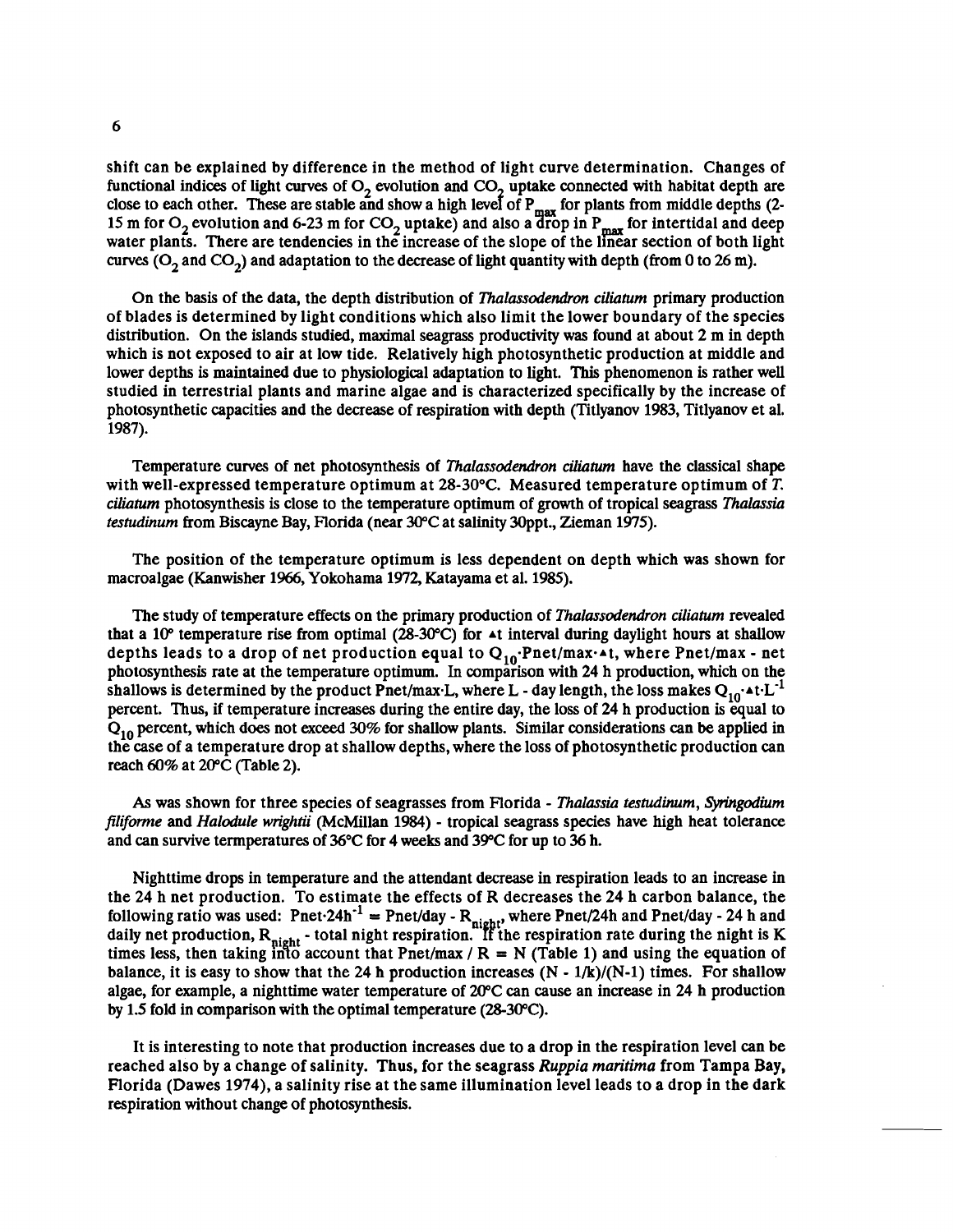Changes of potential photosynthetic capacities  $(CO<sub>2</sub>$  assimilation) within a day for the seagrass Thalassodendron ciliatum are the same as for temperate and tropical macroalgae (Titlyanov et al. Changes of potential photosynthetic capacities  $(CO_2)$  assimilation) within a day for the seagrass Thalassodendron ciliatum are the same as for temperate and tropical macroalgae (Titlyanov et al. 1991). They are expressed the light curve of  $CO<sub>2</sub>$  assimilation from morning to evening hours is probably connected with the drop of chlorophyll concentration in T. ciliatum blades, as was shown for Ulva fenestrata thalli (Titlyanov et al. 1978).

High stable levels of potential photosynthetic capacities of Thalassodendron ciliatum blades which are maintained down to 23-26 m in depth is very important for the distribution of this seagrass into great depths. **As** revealed by our calculations, high potential photosynthetic capacities can be realized with high efficiency over a wide illumination range which leads to a stable high productivity throughout the depth range from 2 to 33 m, both in clear and turbid waters of the Seychelles (Fig. 3).

Stable levels of primary production of benthic autotrophs over a wide range of illumination was reported earlier for reef-building corals (Titlyanov et al. 1988) and for tropical macroalgae (Titlyanov et al. 1992, Ch. 9, this volume).

High production over a wide illumination range is a result of adaptation of benthic macrophytes to the natural habitat illumination. **This** is attained via a number of adaptive reactions which are not the same for different groups of aquatic plants (Titlyanov et al. 1987). For Thalassodendron ciliatum, adaptation to low light intensities in deeper waters leads to lower light saturation of photosynthesis, accumulation of photosynthetic pigments, an increase in the slope of the linear section of the light curve and a greater photosynthetic level at light saturation (Titlyanov et al. 1992, Ch. 9, this volume).

#### **REFERENCES**

- Aleem, A. A. 1984. Distribution and ecology of seagrass communities in the western Indian Ocean. Deep-sea Res. 31: 919-933.
- Backman, T. W. and D. C. Barilotti. 1976. Irradiance reduction effects on standing crops of the eelgrass Zostera marina in coastal lagoon. Mar. Biol. 34: 34-40.
- Bjorndal, K. A. 1980. Nutrition and grazing behaviour of the green turtle Chelonia mydas. Mar. Biol. 56: 147-154.
- Buesa, R. J. 1974. Population and biological data on turtle grass (Thalassia testudinum Koenig 1805) on the northwestern Cuban shelf. Aquaculture 4: 207-226.
- Burris, J. E. 1977. Photosynthesis, photorespiration and dark respiration in eight species of algae. Mar. Biol. 39: 371-379.
- Dawes, C. J. 1974. Marine algae of the West coast of Horida. Univ. Miami Press. Coral Gables. 201 pp.
- Dawes, C. J. 1987. The dynamic seagrasses of the Gulf of Mexico and Florida coasts. Pages 25-38 in M. J. Durako, R. C. Philipps and R. R. **Lewis** I11 **(eds).** Florida marine research publications N 42, St. Petersburg, Florida.

den Hartog, C. 1970. The seagrasses of the world. Verh. K. Ned. Acad. Wet. Natuurk. 59: 1-275.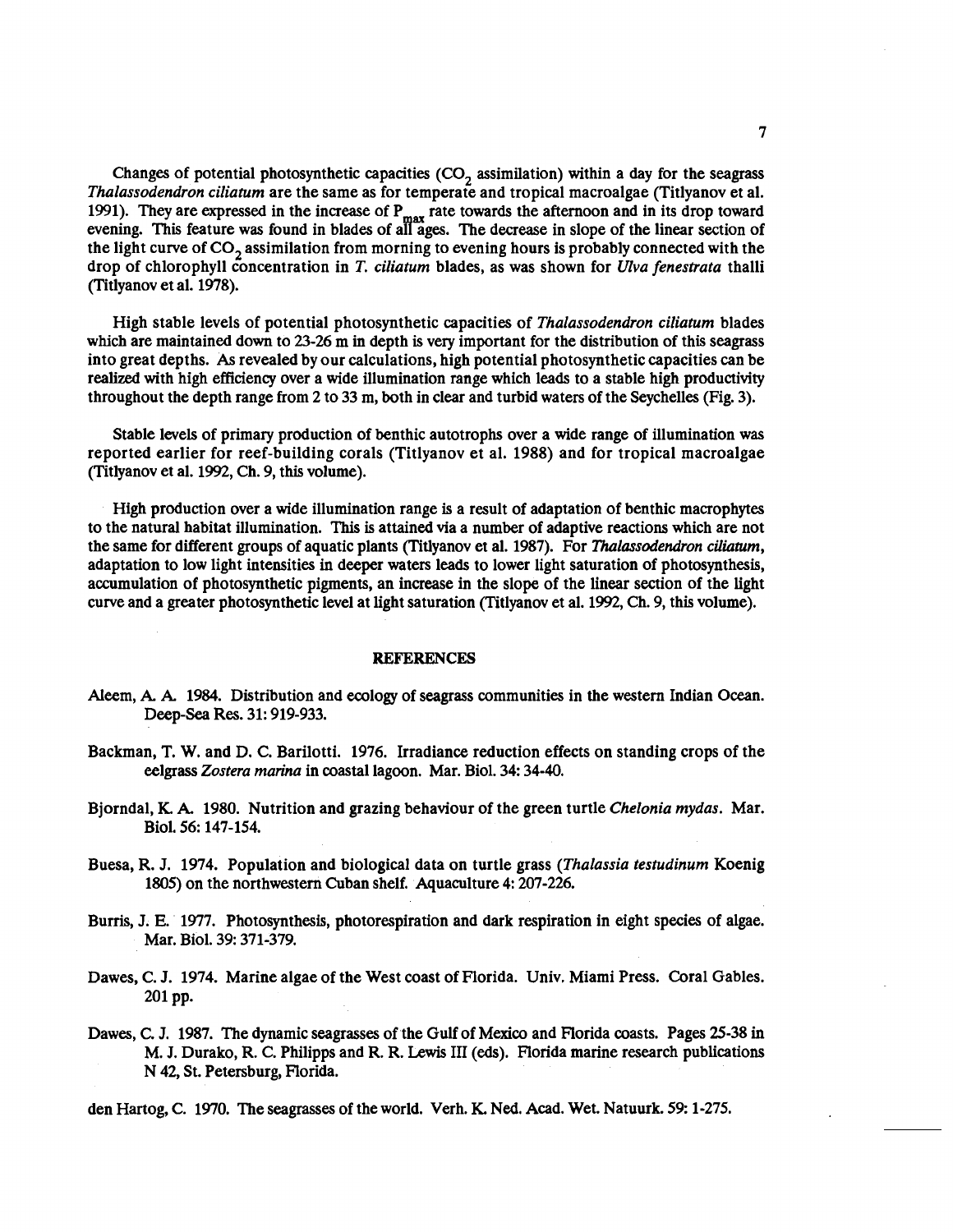- Dennison, W. C. and R. S. Alberte. 1982. Photosynthetic responses of *Zostera marina* to in situ manipulation of light intensity. Oecologia 55: 137-144.
- Dennison, W. C. and R. S. Alberte. 1985. Role of daily light period in the depth distribution of *Zostera marina.* Mar. Ecol. Progr. Ser. 25: 51-61.
- Greenway, M. 1974. The effects of cropping on the growth of *Thalassia testudinum* (Koenig) in Jamaica. Aquaculture 4: 199-206.
- Gutnik, A. **A,** L. P. Perestenko and T. V. Titlyanova. 1992. Species composition and quantitative distribution of algae and seagrasses of the Seychelles Islands. **In** M.M. Littler and D.S. Littler (eds). Results of the USSR-USA Expedition in Marine Biology to the Seychelles Islands. Atoll. Res. Bull. Atoll Res. Bull. (Chapter 5, present publication).
- Hargraves, P. E. 1982. Production of some benthic communities at Carrie Bow Cay, Belize. Structure and Communities. Smithsonian Contributions to the Marine Sciences 12: 109- 113.
- Harlin, M. M. 1980. Seagrass epiphytes. Pages 117-151, in Handbook of Seagrass Biology, an Ecosystem perspective. Garland STPM Press, New York.
- Hefferman, J. J. and R. A. Gibson. 1983. A comparison of primary production rates in Indian River, Florida, seagrass systems. Florida Sci. 46: 286-295.
- Jensen, P. R., R. A. Gibson, M. M. Littler and D. S. Littler. 1985. Photosynthesis and calcification in four deep-water *Halimeda* species (Chlorophyceae, Caulerpales). Deep-sea Res. 32: 451- 464.
- Jerlov, N. G. 1976. Marine optics. Elsevier, Amsterdam, 231 pp.
- Johnstone, L. M. 1979. Papua, New Guinea seagrasses and aspects of the biology and growth of *Enhatus acoroides* (L) Royle. Aquat. Bot. 7: 197-208.
- Jones, J. A. 1968. Primary productivity by the tropical marine turtle grass *Thalassia testudinum*  Koenig and its epiphytes. Ph.D. disseration, Univ. Miami, Coral Gables, 196 pp.
- Kanwisher, J. W. 1966. Photosynthesis and respiration in some seaweeds. Pages 407-420, in Some Contemperary studies on marine science. George Allen and Unwin Ltd., London.
- Katayama, N., Y. Tokunaga and Y. Yokohama. 1985. Effect of growth temperature on photosynthesis-temperature relationships of tide pool alga *Cladophora rudolphiana.* Jap. J. Phyc01.33: 312-316.
- Kinsey, D. L. 1985. Open-flow systems. Pages 427-460, in Ecological Field Methods: Macroalgae. Cambridge Univ. Press, Cambridge.
- Kolmakov, P. V. and **Z** A. Tarankova. 1978. Determination of potential intensity of photosynthesis in marine algal thalli. Pages 21-27, in E. Titlyanov and V. Zvalinsky (eds). Ecological aspects of photosynthesis of marine macroalgae. Ac. Sci. USSR Far East Res. Centre, Vladivostok.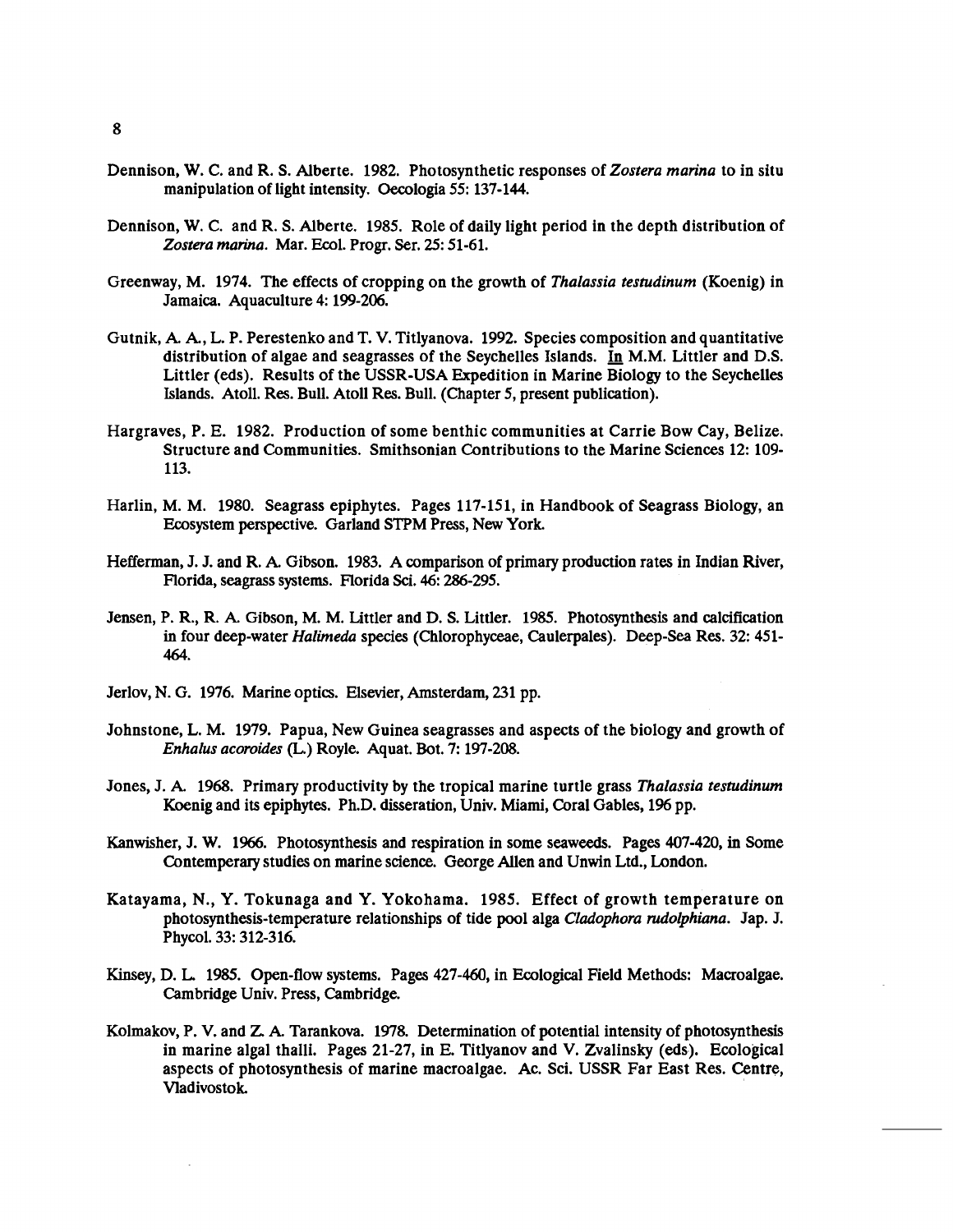- Lakshman, K. K. 1985. Ecological importance of seagrass. Pages 277-294, in Marine Plants, their Biology, Chemistry and Utilizakion. Proc. All India Symp. Mar. Plants, Dona Panla, Goa, India.
- Leletkin, V. A. 1978. Installation for measurement of spectral and kinetic characteristics of O<sub>2</sub> evolution at photosynthesis. Pages 55-63, in E. Titlyanov and V. Zvalinsly **(eds).** Ecologicaf aspects of photosynthesis of marine macroalgae. USSR Far East Res. Centre, Vladivostok.
- Littler, M. M. and Arnold, K. E. 1985. Electrodes and chemicals. Pages 349-375, in M. M. Littler and D. S. Littler (eds). Handbook of phycological methods. Ecological Field Methods: Macroalgae. Cambridge Univ. Press, Cambridge.
- McCree, **K** J. 1972. Test of current definitions of photosynthetically active radiation against leaf photosynthesis data. Agrie Meteorol. 10: 443-453.
- McMillan, C. 1984. The distribution of tropical seagrasses with relation to their tolerance of high temperatures. Aquat. Bot. 19: 369-379.
- McRoy, C. P. and C. McMillan. 1977. Production ecology and physiology of seagrasses. Pages 53- 88, in C. P. McRoy and C. Hefferich. Seagrass Ecosystems. Marcel. Dekker Inc., New York.
- Montfrans, J., R. L. Wetzel and R. J. Orth. 1984. Epiphyte-grazen relationships in seagrass meadows: consequences for seagrass growth and production. Estuaries 7: 289-309.
- Nichiporovich, A. A. 1956. Photosynthesis and theory of high crops production. Pages 1-94, in A. **k** Nichiporovich (4). Readings in memory of Timiryazev. Ac. Sci. of the USSR, Moscow.
- Novozhilov, A. V., I. A. Tsukurov, E. N. Chernova, L. N. Propp and T. L. Primak. 1989. Oceanological investigations. The chapter in expeditionary account of the Institute of Marine Biology, Vladivostok, into the western Indian Ocean on board the RV Akademik Nesmeyanov (15th voyage). Pages 183-250.
- Propp, M. V., M. R. Garner and V. I. Ryabushko. 1982. Unstable processes in the metabolic rate measurement in flow-through system. Mar. Biol. 67: 47-51.
- Ramus, J., S. J. Beale and D. Manserall. 1976. Correlation of changes in pigment content with photosynthetic capacity of seaweeds as a function of water depth. Mar. Biol. 37: 231-238.
- Ramus, J., F. Lemons and J. Zimmerman. 1977. Adaptation of light-harvesting pigments to downwelling light and consequent photosynthetic performance of the eulitoral rockweeds *Ascophyllum nodosum* and *Fucus vesiculosus.* Mar. Biol. 42: 293-303.
- Sheridan, P. F. and R. J. Livingston. 1983. Abundance and seasonality of infauna and epifauna inhabiting a *Halodule wrghtii* meadow in Apalachicola Bay, Florida. Estuaries 6: 407-419.
- Stephens, W. M. 1968. The turtle grass community. Nature History 77: 50-57.
- Taylor, J. L. and C. H. Saloman. 1968. Some effects of hydraulic dredging and coastal development in **Boa** Ciega Bay, Florida. Fish. Bull. 67: 213-241.
- Thorhaug, **k** 1986. Review of seagrass restoration effort.. Arnbio 15: 110-117.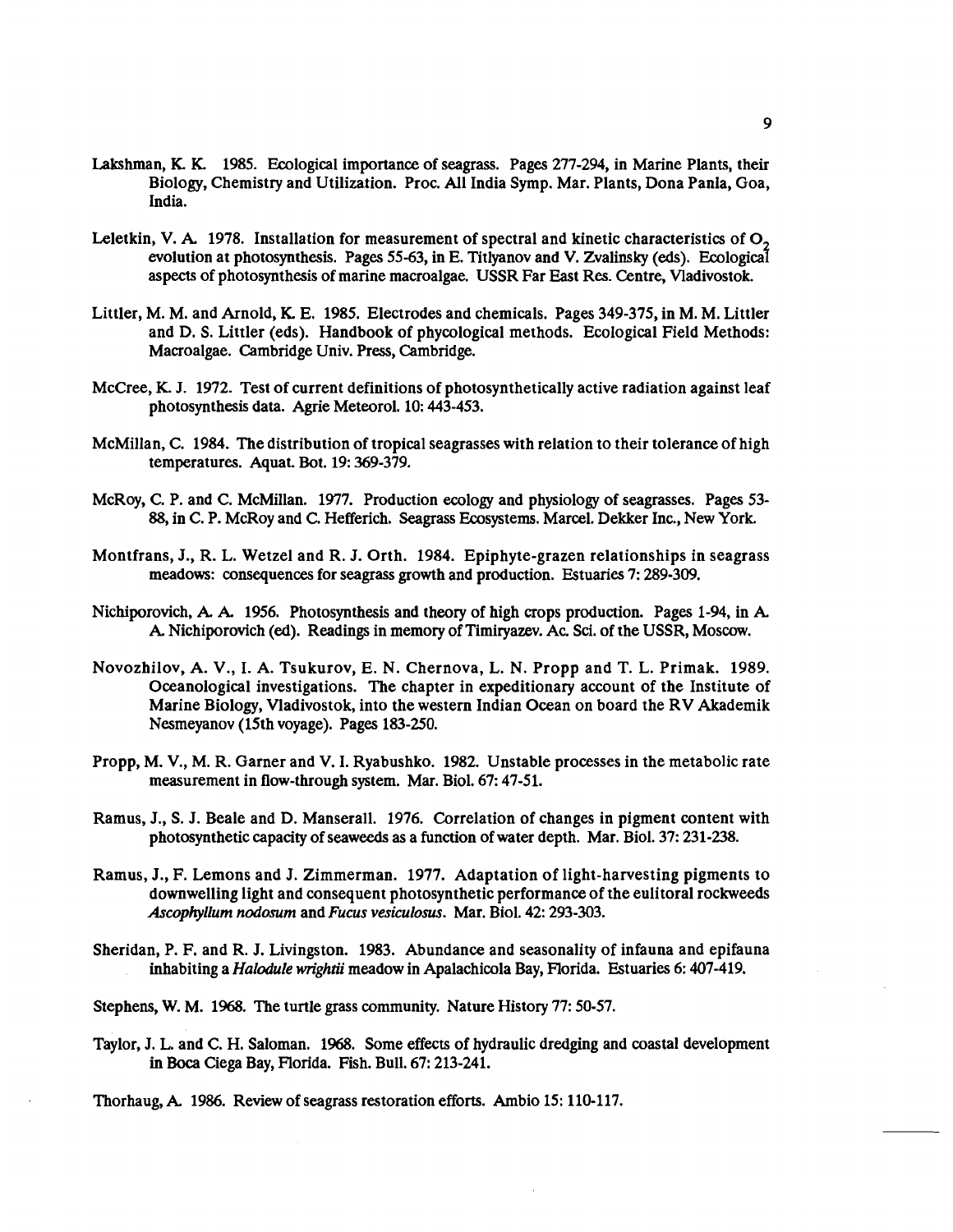- Titlyanov, E. A., P. V. Kolmakov, B. D. Lee and I. Horvath. 1978. Functional states of the photosynthetic apparatus of the marine green alga *Ulva fenestrata* during the day. Acta Bot. AS. Hungaricae 24: 167-177.
- Titlyanov, E. **A.** 1983. The adaptation of algae and corals to light. Dissertation Dr. Biol. Sci., Vladivostok, Inst. Mar. Biol., Far East Res. Center, Ac. Sci. USSR, 608 pp.
- Titlyanov, E. **A,** P. V. Kolmakov, V. A. Leletkin and G. M. Voskoboinikov. 1987. A new type of adaptation of water plants to light. Mar. Biol. (Vladivostok) 2: 48-57.
- Titlyanov, E. **A,** P. V. Kolmakov, Le Nguen Hieu, V. D. Ermak, E. G. Nechai, V. M. Peshekhodko, A. **A.** Lapshina and Hoang Thi Linh. 1988. Structure and productivity function of coral colonies of *Pocillopora* genus in the light range of their habitat. Pages 52-71, in Y. I. Sorokin (ed). Biology of coral reefs. Photosynthesis of reef-building corals. Far Eastern Branch of the USSR Ac. Sci., Vladivostok.
- Titlyanov, E. A., K. Y. Bil', P. V. Kolmakov, A. A. Lapshina and T. R. Pyarnik. 1992. Photosynthesis v, E. A., K. 1. Bit, F. V. Kolmakov, A. A. Lapsinia and 1. K. Fyarlik. 1992. Photosynthesis<br>in common macrophyte species in the intertidal and upper subtidal zones of tropical islands.<br>In M.M. Littler and D.S. Littler (eds Biology to the Seychelles Islands. Atoll. Res. Bull. (Chapter 9, in present publication).
- Virnstein, R. W. 1982. Leaf growth of the seagrass *Halodule wrightii* photographically measured in situ. Aquat. Bot. 12: 209-218.
- Weigert, R. G. 1979. Population models: experimental tools for the analysis of ecosystems. Pages 233-279, in Ecosystem analysis. Ohio State Univ., Columbus.
- Yokohama, Y. 1972. Photosynthesis-temperature relationships in several benthic marine algae. Pages 286-291, in Proc. 7th Int. Seaweed Symp. Sapporo, Tokyo.
- Zieman, J. C. 1975. Quantitative and dynamic aspects of the ecology of turtle grass *Thalassia testudinum.* Pages 541-562, in L. E. Cronn (ed). Estuarine research. Vol. 1. Chemistry, biology and the estuarine system. Acad. Press Inc., **New** York.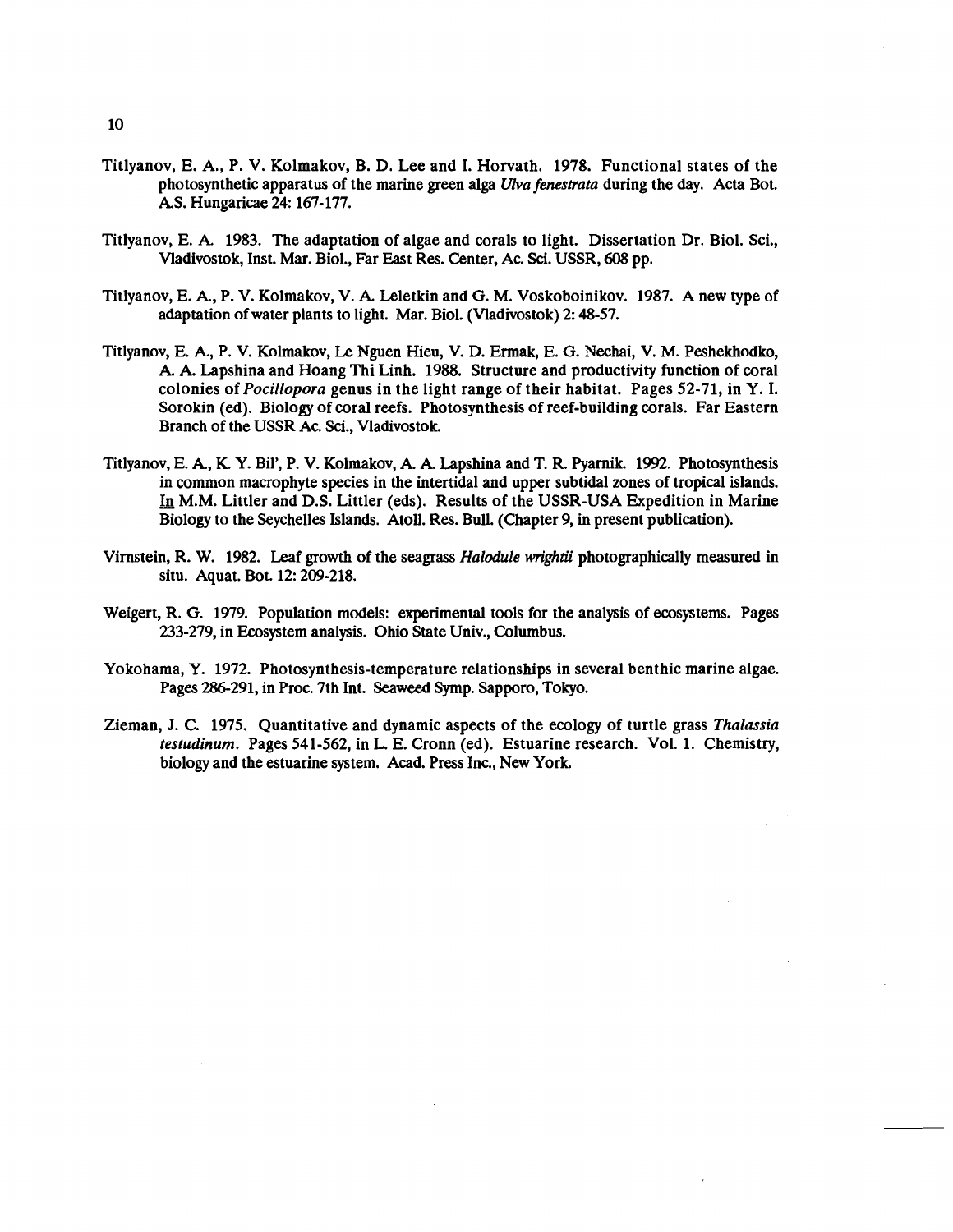| Depth           |       | Blade<br>net/max | $\mu$ l O <sub>2</sub> ·g fresh wt <sup>-1</sup> ·h <sup>-1</sup><br>P |                   |               |   |  |  |
|-----------------|-------|------------------|------------------------------------------------------------------------|-------------------|---------------|---|--|--|
|                 | m No. |                  | P net/max                                                              |                   | R             | R |  |  |
| 0.              | 2     |                  | $0.671 \pm 0.146$                                                      | $0.335 \pm 0.055$ | $2.0 \pm 0.9$ |   |  |  |
|                 | 5     |                  | $0.411 \pm 0.016$                                                      | $0.191 \pm 0.015$ | $2.1 \pm 0.3$ |   |  |  |
| $2\quad 2$      |       |                  | $0.895 \pm 0.044$                                                      | $0.193 \pm 0.032$ | $4.6 \pm 1.2$ |   |  |  |
|                 | 5     |                  | $0.569 \pm 0.1$                                                        | $0.147 \pm 0.051$ | $3.9 + 3.0$   |   |  |  |
| 15 <sub>2</sub> |       |                  | $0.983 \pm 0.024$                                                      | $0.250 \pm 0.05$  | $3.9 \pm 1.1$ |   |  |  |
|                 | 5     |                  | $0.753 \pm 0.022$                                                      | $0.178 \pm 0.046$ | $4.2 \pm 1.6$ |   |  |  |
| $33^{2}$        |       |                  | $0.680 \pm 0.02$                                                       | $0.175 \pm 0.005$ | $3.9 \pm 0.2$ |   |  |  |
|                 | 5     |                  | $0.580 \pm 0.02$                                                       | $0.160 \pm 0.02$  | $3.6 \pm 0.6$ |   |  |  |

Table 1. Rates of net photosynthesis at light saturation (P net/max) and dark respiration (R) at **27-28°C** for young and old blades of *Thalassodendron ciliarun* from different depths. "\*" maximal deviation from average value at **n=4.** 

Table 2. Values of  $Q_{10}$  coefficient for the 2<sup>nd</sup> and  $5<sup>th</sup>$  blades of *Thalassodendron ciliaturn* from different depths at temperatures lower and higher than **30°C.** 

| Depth, m     |    | $Q_{10}$ at Temp. 20-30°C |       | $Q_{10}$ at Temp. 30-40°C |       |  |
|--------------|----|---------------------------|-------|---------------------------|-------|--|
| 0            | 37 | 33                        | $-20$ |                           | $-12$ |  |
| $\mathbf{2}$ | 62 | 58                        | $-30$ |                           | $-14$ |  |
| 15           | 45 | 47                        | $-23$ |                           | $-36$ |  |
| 33           | 60 | 50                        | $-20$ |                           | $-20$ |  |
| Blade No.    |    |                           |       |                           |       |  |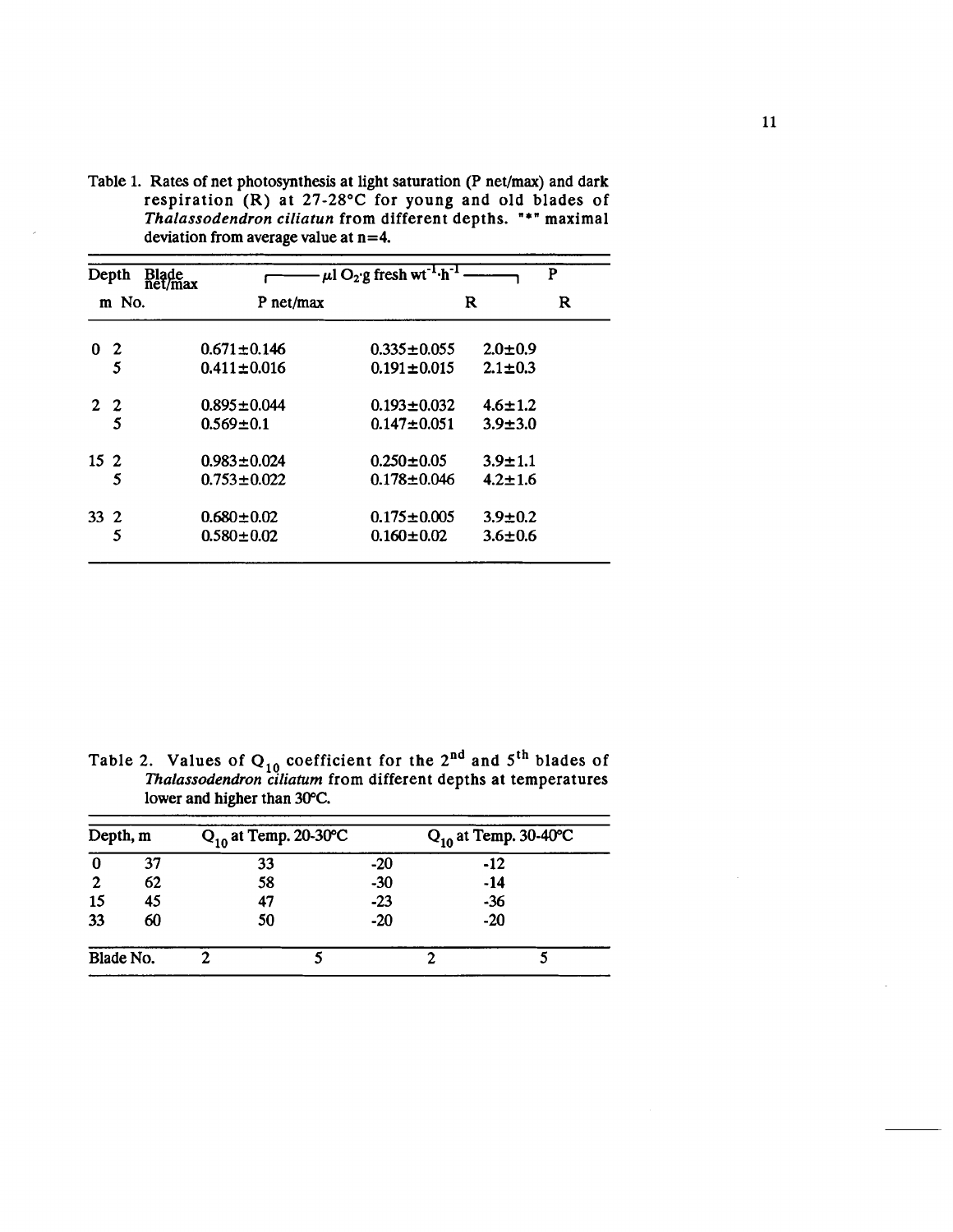

Figure 1. Light curves of photosyntesis of the 2<sup>nd</sup> (A,C) and 5<sup>th</sup> (B,D) leaves of *Thalassodendron ciliatum* from 0 and 2 m in depth at different temperatures (1=10°, 2=25°, 3=30°,  $4 = 40^{\circ}C$ ).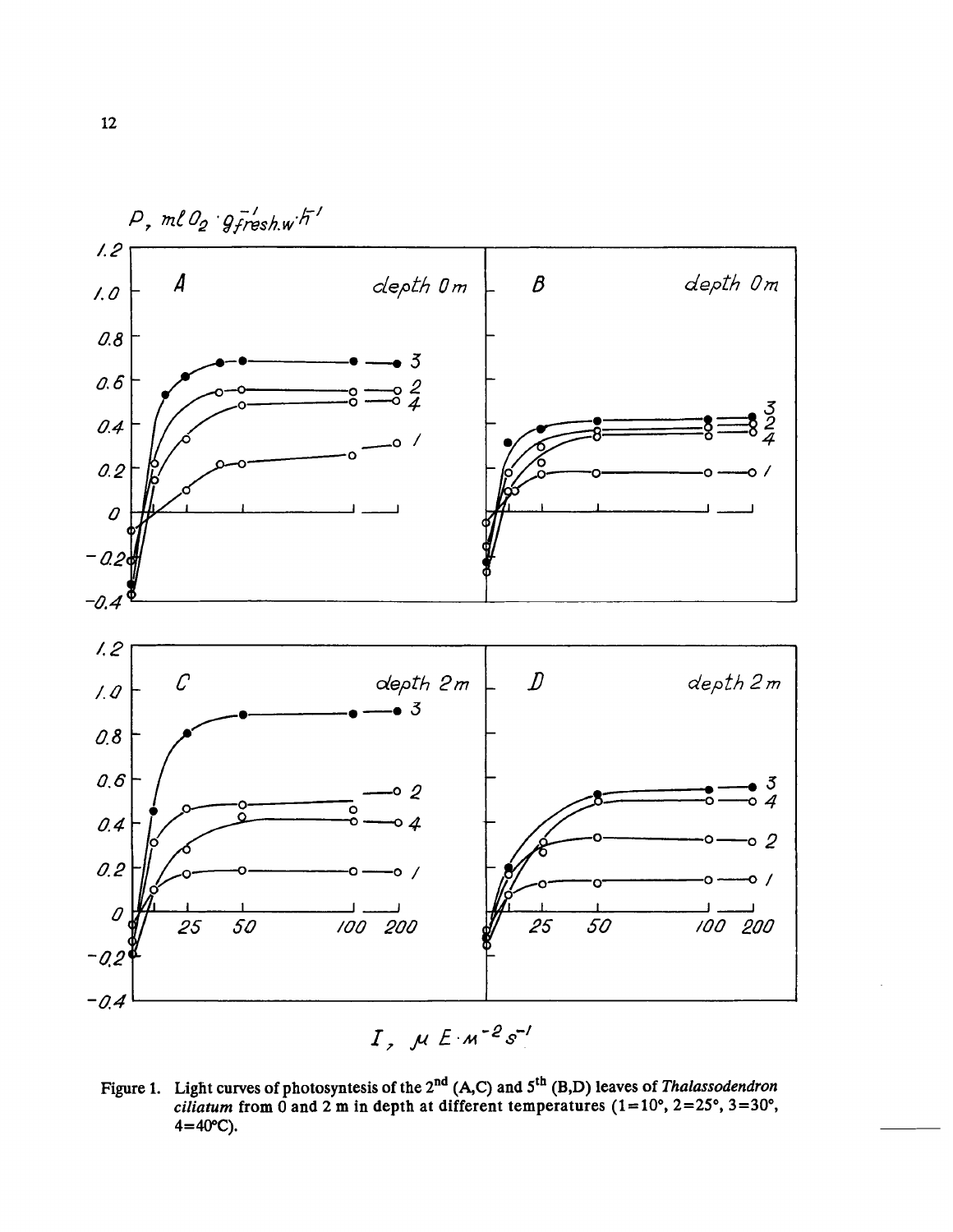

Figure 2. Light curves of photosynthesis of the 2<sup>nd</sup> (A,C) and 5<sup>th</sup> (B,D) leaves of *Thalassodendron ciliatum* from 15 and 33 m in depth at different temperatures  $(1=10^{\circ}, 2=25^{\circ}, 3=30^{\circ})$ **4=40"C).**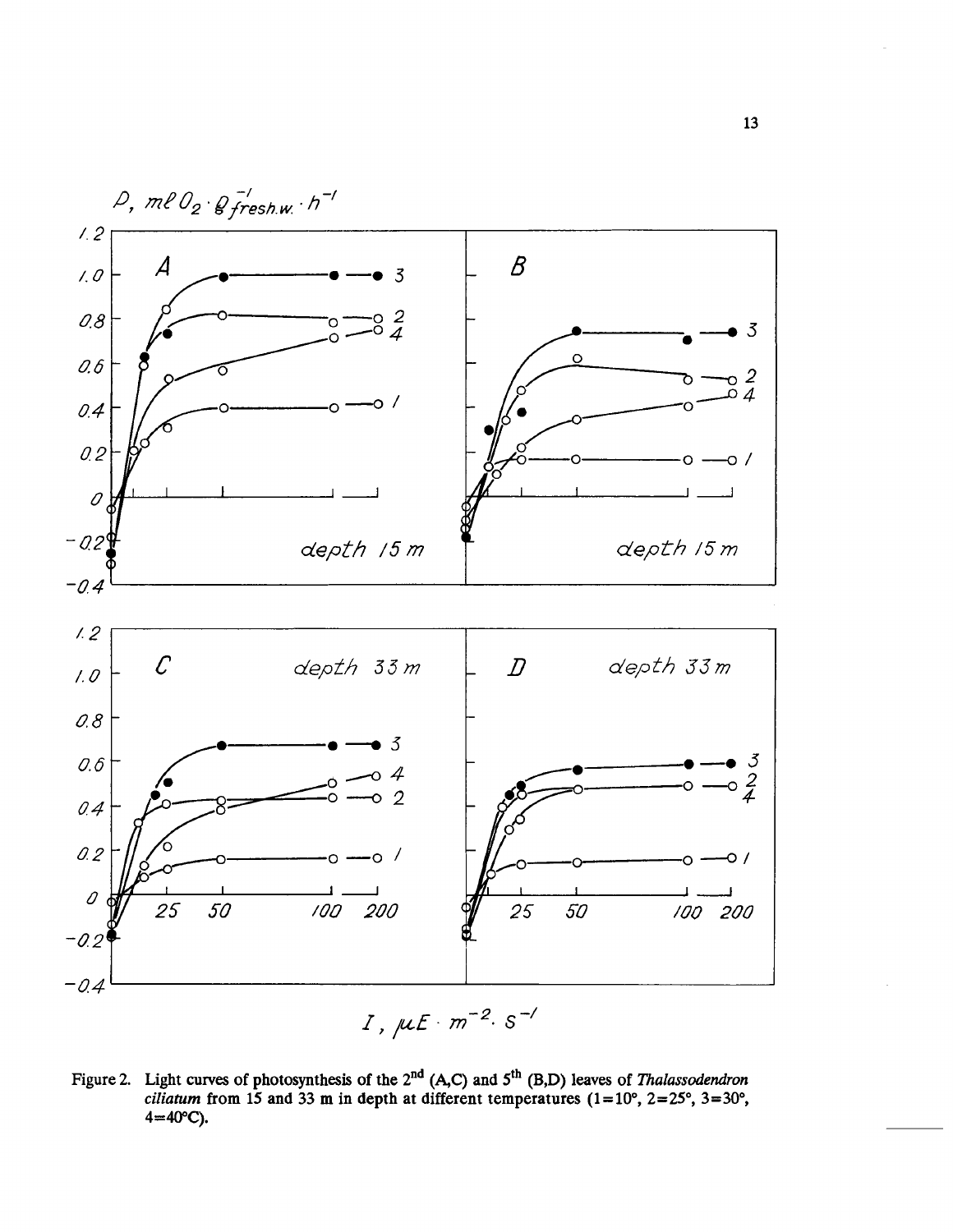

Figure 3. Daily net photosynthetic production (P<sup>net</sup>) as a function of depth in the 2<sup>nd</sup> (1-4) and 5<sup>th</sup> **(1'-4') leaves of Thalassodendron** *ciliaturn* **in waters of different transparency: 1** - **Type I, 2**  - Type II and 3 - Type III oceanic waters, 4 - Type III coastal waters (Jerlov 1980).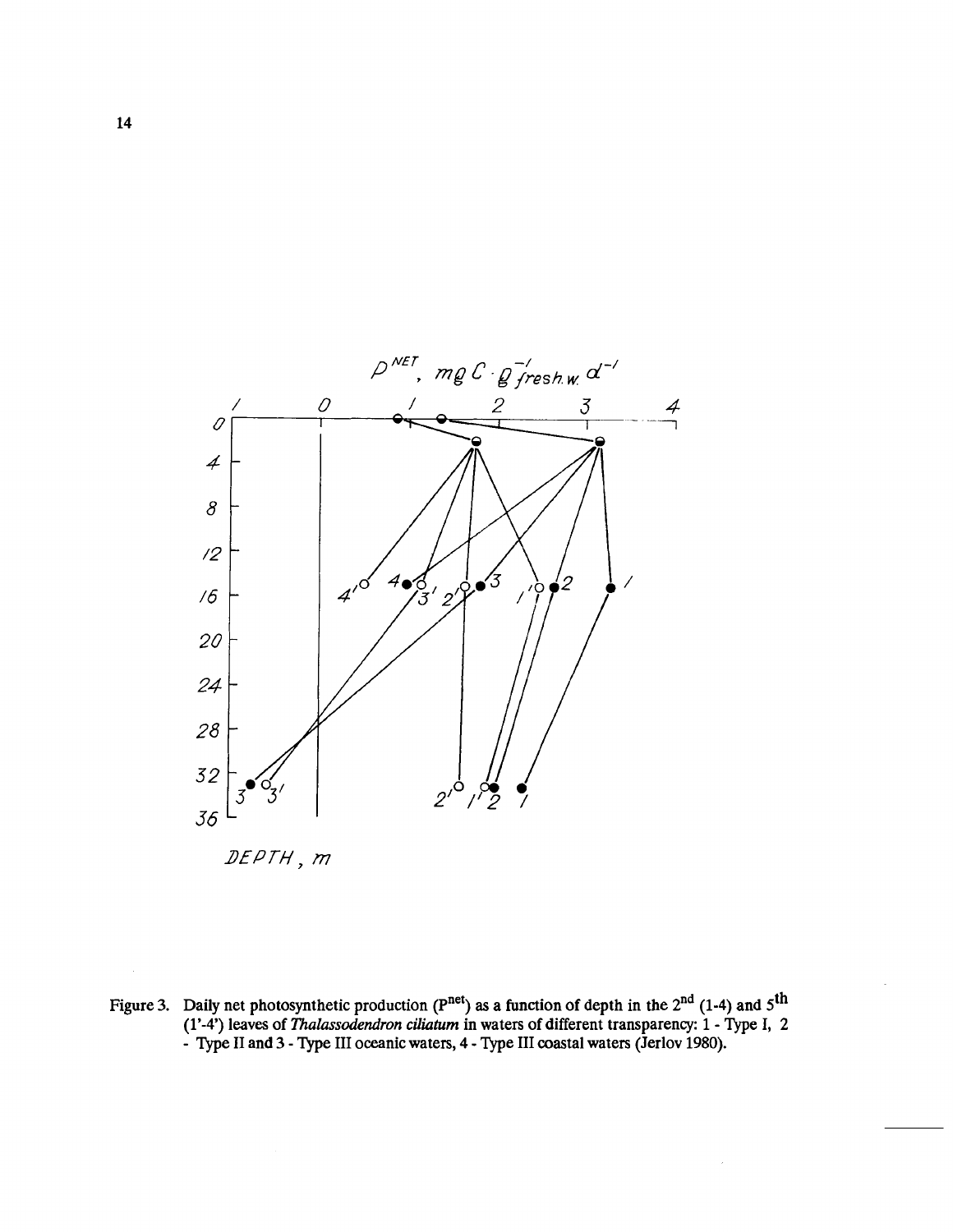

Figure 4. Temperature dependence of photosynthesis and dark respiration in the 2<sup>nd</sup> (A<sub>2</sub>C) and 5<sup>th</sup> **(B,D) leaves of** *Thalassodendron ciliaturn* **from 0 (A,B) and 2 (C,D) m in depth at different intensities of photosynthetic flow density: 0** - **dark respiration; 1,2,3 for 10, 25**  and  $200 \,\mu E \cdot m^{-2} \cdot s^{-1}$ , correspondingly.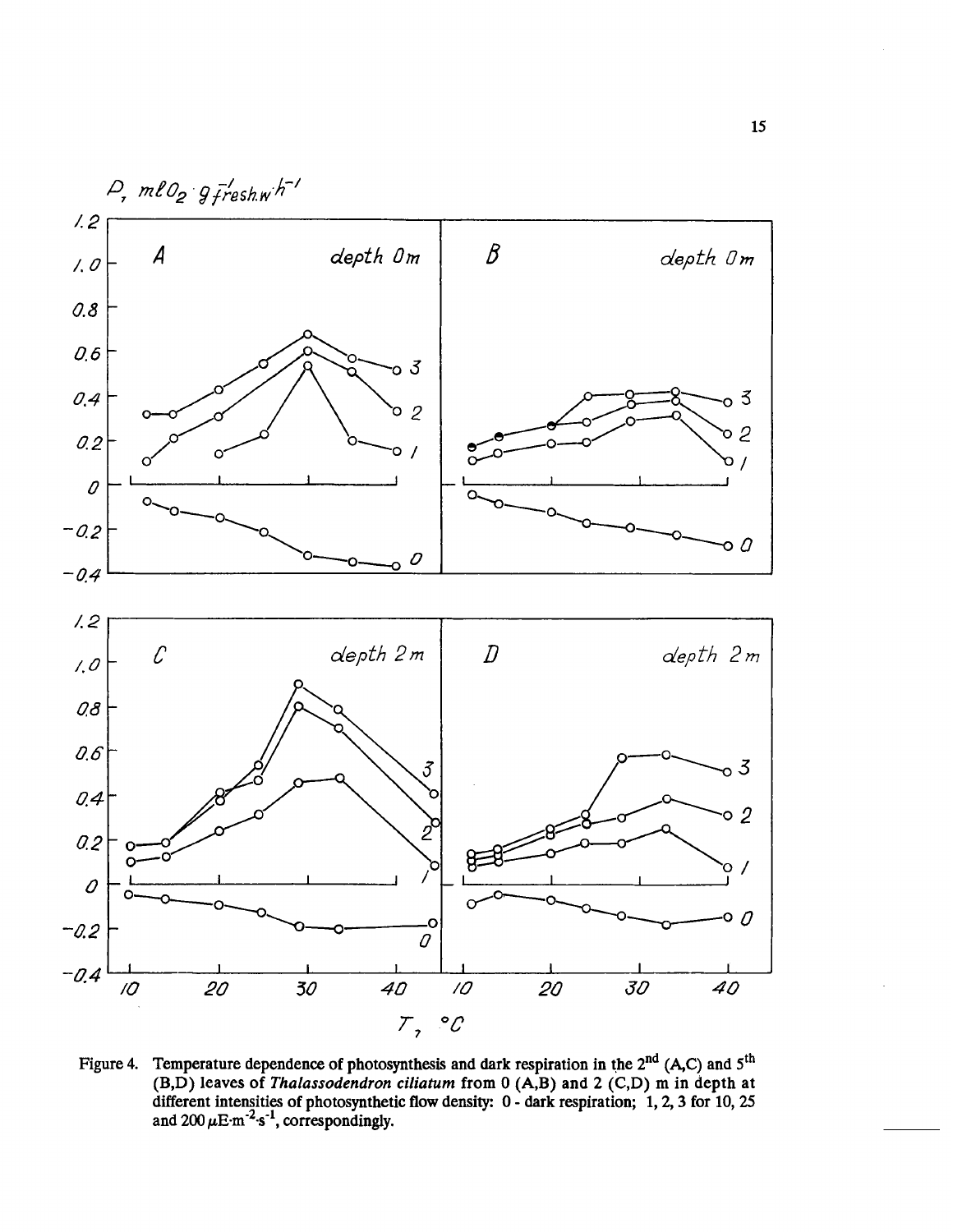

Figure 5. Temperature dependence of photosynthesis and dark respiration in the 2<sup>nd</sup> (A,B) and 5<sup>th</sup> **(C,D) leaves of** *Thalassodendron ciliatllnt* **from 15 (A,B) and 33 (C,D) rn in depth at different intensities of photosynthetic flow density: 0** - **dark respiration, 1,2,3 for 10,25,**  and  $200 \mu E \cdot m^{-2} \cdot s^{-1}$ , correspondingly.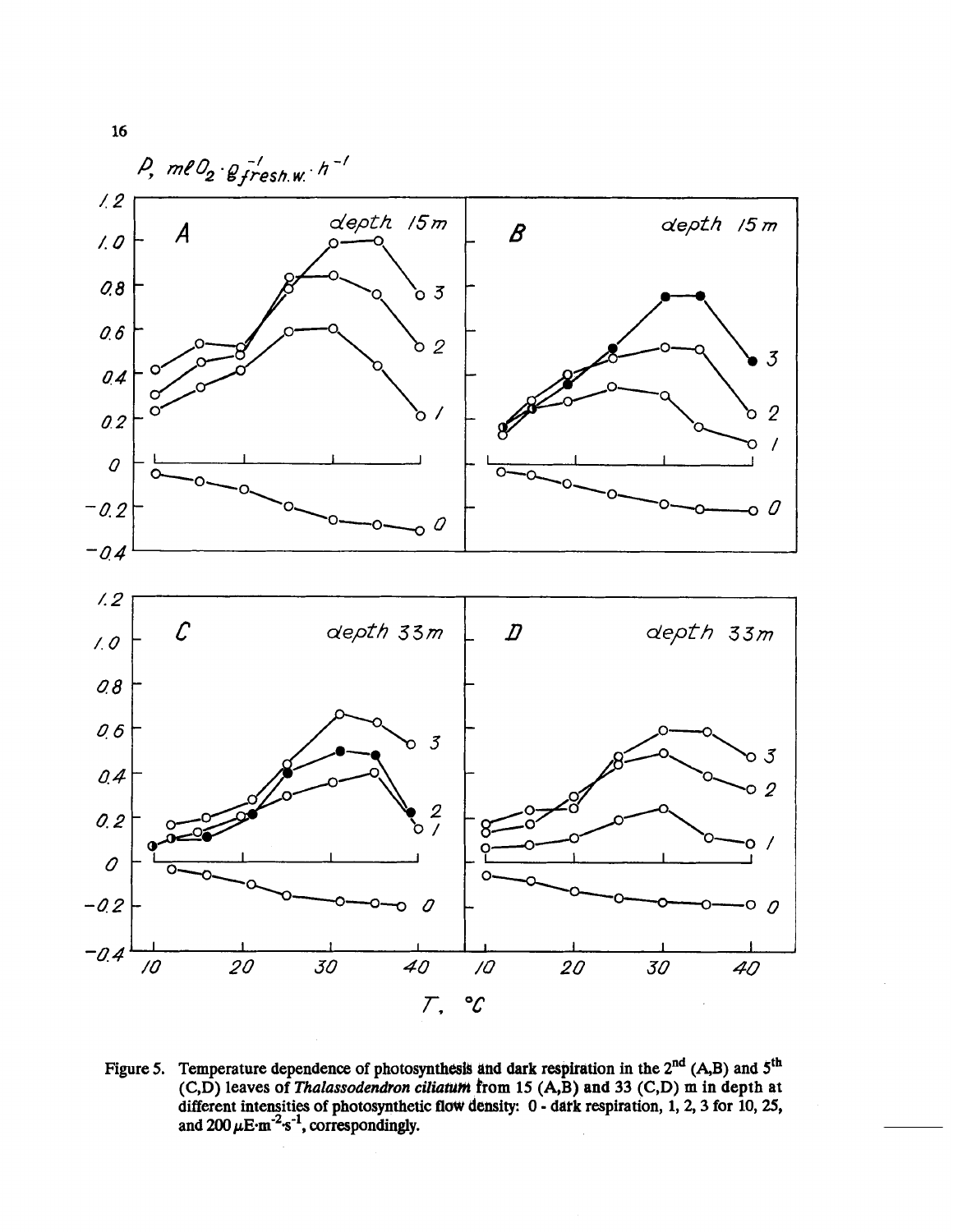

Figure 6 (A). Light dependence of photosynthesis in *Thalassodendron ciliatum* at various **times of the day for a given depth.**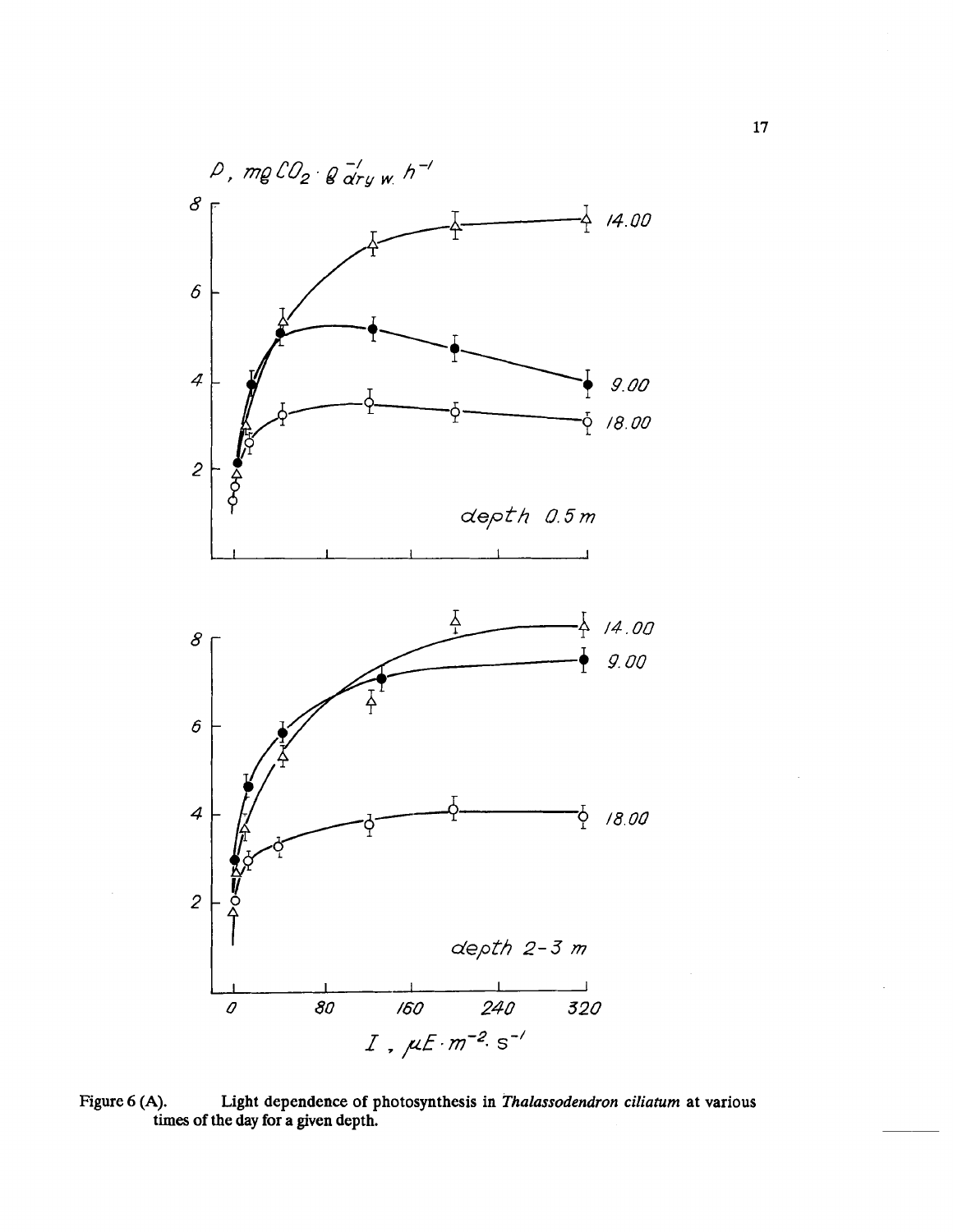

**Figure 6 (B).**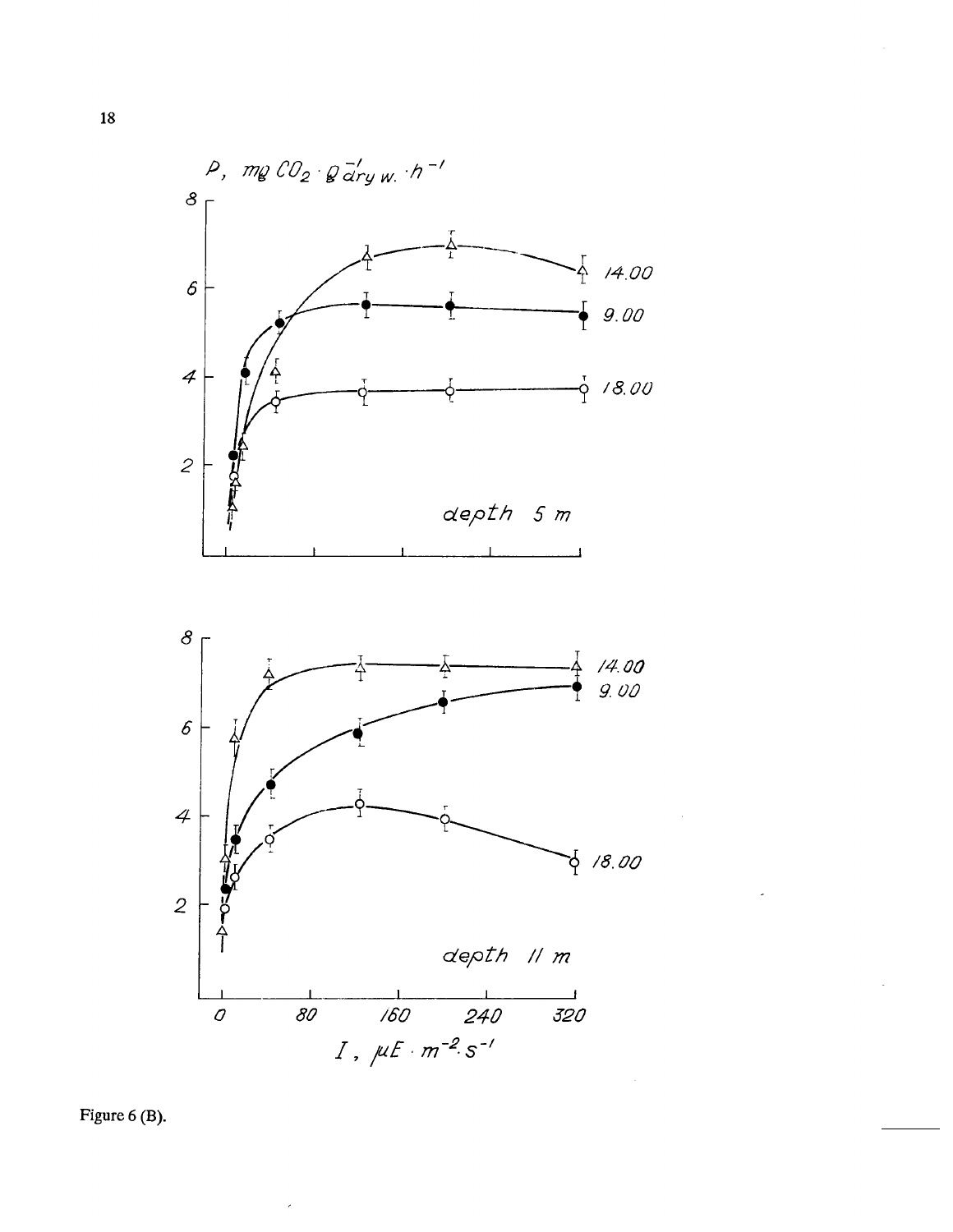



**Figure** *6* **(C).**